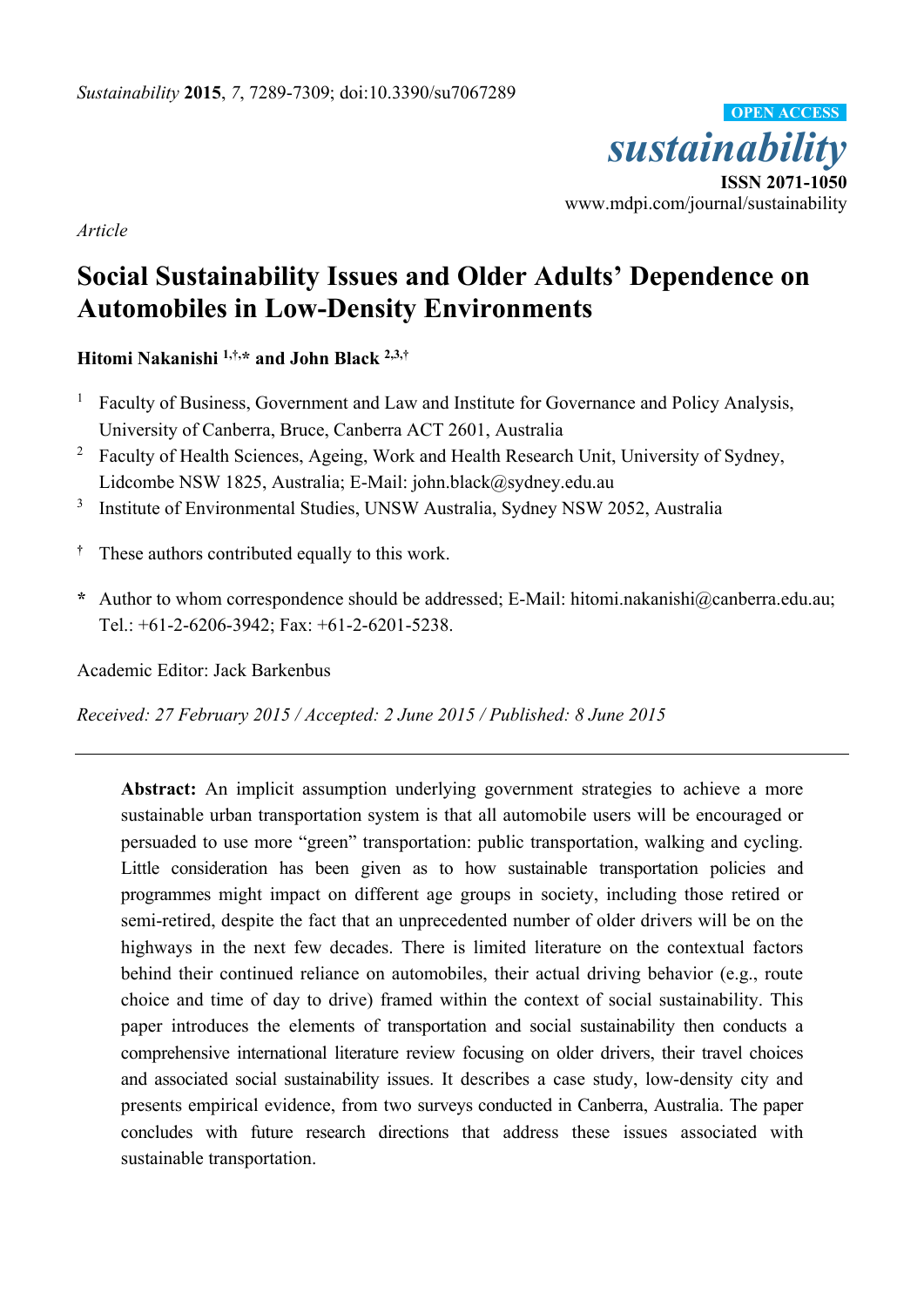**Keywords:** social sustainability; older drivers; automobile-dependence; green transportation; low-density

#### **1. Introduction**

The scope of this paper on transportation sustainability could be classified as "social" in that it includes the principle of achieving intra- and inter-generational equity focusing on social inclusion for older people and their travel patterns, especially preferences in mode choice from driving an automobile to either taking public transit, walking or cycling [1]. The significance of this paper is the identification of the issues of social sustainability structured around personal mobility of older adults who are retired or semi-retired and the social inclusion/exclusion component of transportation policies. The number of older adults is projected to grow significantly in Australia during the next 40 years, as it is in many countries [2].

The research problem that is addressed is the ever-increasing older drivers and this is especially serious in low-density urban environments where users cannot expect governments to provide frequent and efficient public transportation services as may be the case in higher-density environments. To satisfy the daily mobility needs, a significant number of people in the retirement age cohort, especially those living in low-density area, keep driving for as long as possible [3] and this raises serious concerns about highway accidents. The significance of concentrating on this age group is a discourse about social sustainability. Research in [4] explored the travel behavior of older people in Australia, Germany, New Zealand, Norway, United Kingdom and the USA and concluded: "*older people around the world are more likely to have a license, to take more trips, and to do so more often as the driver of a car than older people just a decade ago; they are also less likely to use public transit*" [4] (p. 375).

People without access to automobiles are likely to face increased social exclusion unless current land-use and transportation policies are adjusted for this growing segment of society. This has led us to hypothesize that, unless trends are dramatically reversed, population aging and trends towards greater longevity will result in more older people driving on the highways with the associated increased societal problems in the form of highway accidents with its greater cost burden on the health system. Furthermore, the use of private transportation at the expense of both public transit and "green" modes of transportation runs counter to achieving a more sustainable transportation system where the reduction of greenhouse gases from the transportation sector is one of the key objectives.

This paper is primarily a review of the literature on social impacts of transportation and on automobile drivers in the retirement age group, and their travel behavior. It is complemented by a summary of our analyses into the age cohort 60 years and above, based on primary and secondary data collection in Canberra, Australia. The situational context for Canberra as a low-density "automobile-dependent" city is described based on secondary data sources, such as government reports or studies undertaken by consultants for government agencies. The summary analyzes of two surveys conducted in Canberra in 2012 are presented. Two data sources are used: "The quality of life in your city and living environment questionnaire survey" [5]; and the smart card data of public transit in Canberra.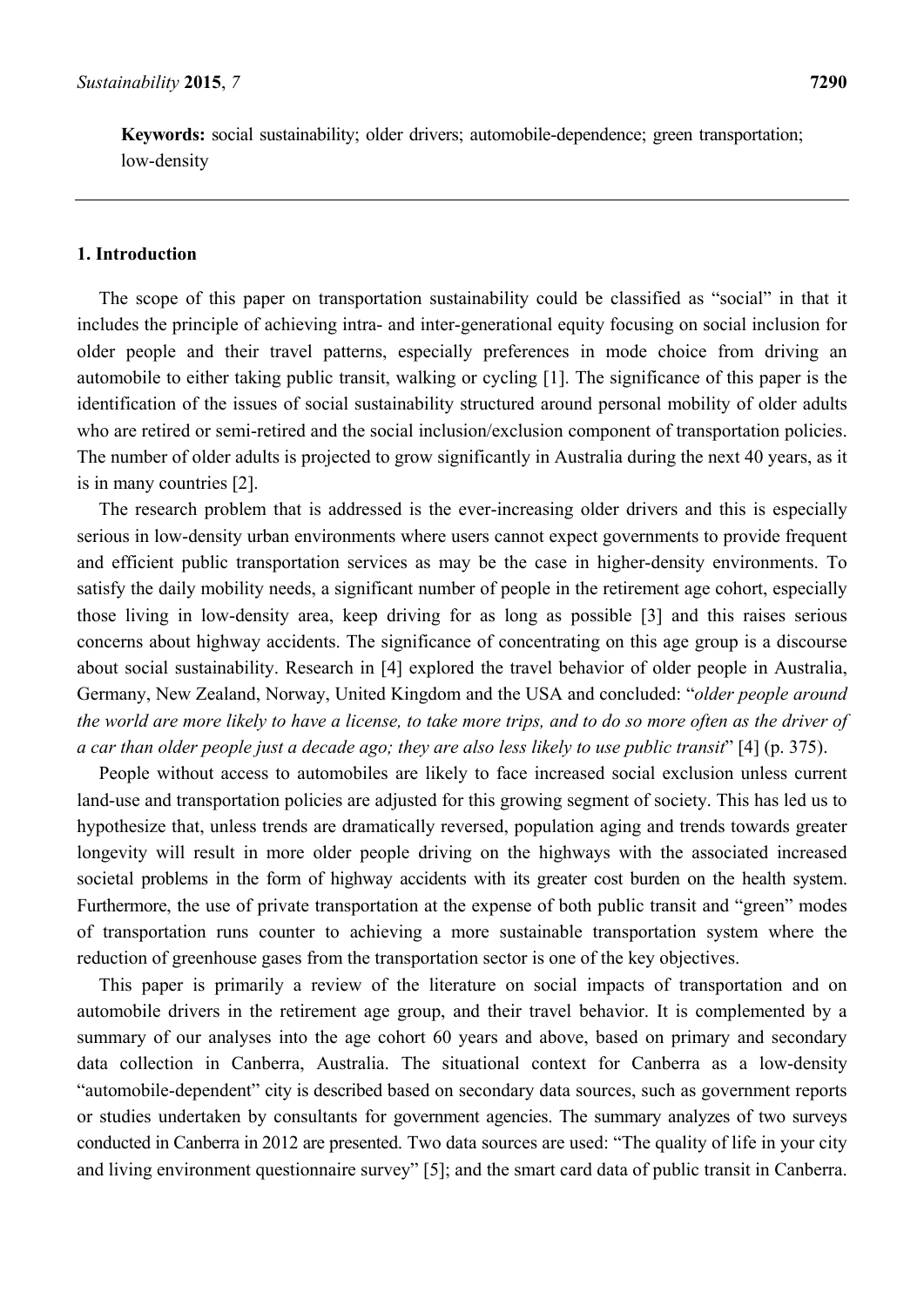From these primary and secondary data analyses, we tease out some policy implications and research directions to address an aging society, transportation and social sustainability issues.

The structure of the paper is as follows. Section 2 contains the literature review on transportation and social sustainability with particular reference to the Australian context, together with the literature review of the mobility of older adults and travel behavior, and their reliance on automobiles. Section 3 describes the situational context of Canberra. It focuses on the retired and semi-retired people above 60 years old and the types of transportation policies that may affect them as a case study. Personal travel preferences in this low-density environment are analyzed from survey data. This section covers travel mode choice for daily shopping, public transit usage and whether or not drivers in this age group are willing to make one less journey by automobile per week to achieve sustainability outcomes for the wider community in Canberra. Section 4 is a discussion on the policy implications of the findings and research directions, followed by Section 5 that concludes the paper.

## **2. Literature Review**

Without entering into an unnecessary long definition of "sustainability" (see, for example, [1]) we interpret sustainable transportation primarily from an Australian perspective [6]. From our general understanding of the sustainable transportation literature, we start from first principles by noting some broad research themes that include: identifying and quantifying the characteristics of unsustainable transportation systems (for example, [7]); applying measures that track progress, or otherwise, to more sustainable urban transportation systems (ecological footprints in [8], environmental sustainability and performance indicators in [9]); identifying demand- and supply-side land-use and transportation policies that lead to more sustainable outcomes [10] and evidence-based case studies that demonstrate the impact of integrated policy packages on the triple bottom line of economic, social and environmental performance indicators (for example, [11,12]).

The Australian Federal Government was one of the countries that recognized early the global significance of the Brundlandt Report [13]. In its response, the Government established a series of industry working groups—ecologically sustainable development (ESD)—including one on transportation to which the second author was a member representing the Australian Council of Social Service (ACOSS). The principles of ecologically sustainable development were adopted at the Council of Australian Governments (COAG) in 1993, which meant, in practice, that all three tiers of government in Australia (federal, state and local) had to assess developmental projects, programmes and policies in terms of their economic, social and environmental implications. In the transportation sector, whilst the impacts must be identified and assessed on a project-by-project basis, there is a fairly consistent international understanding of the operational definition of social sustainability. These include: inter- and intra-generational equity (the distributional implications of investment in transportation); accessibility to land-use activities; transportation safety and accidents; and social inclusion (exclusion). Their measurement is included in various state government guidelines but further details on measurement for practitioners can be found in such documents as the UK Government's "Transport Analysis Guidance—WebTAG: Social and Distributional Impacts Worksheets" [14].

Whilst equity can be interpreted as the distributional aspects of a policy or programme on different sections of the community as defined by age, rarely does urban transportation appraisal distinguish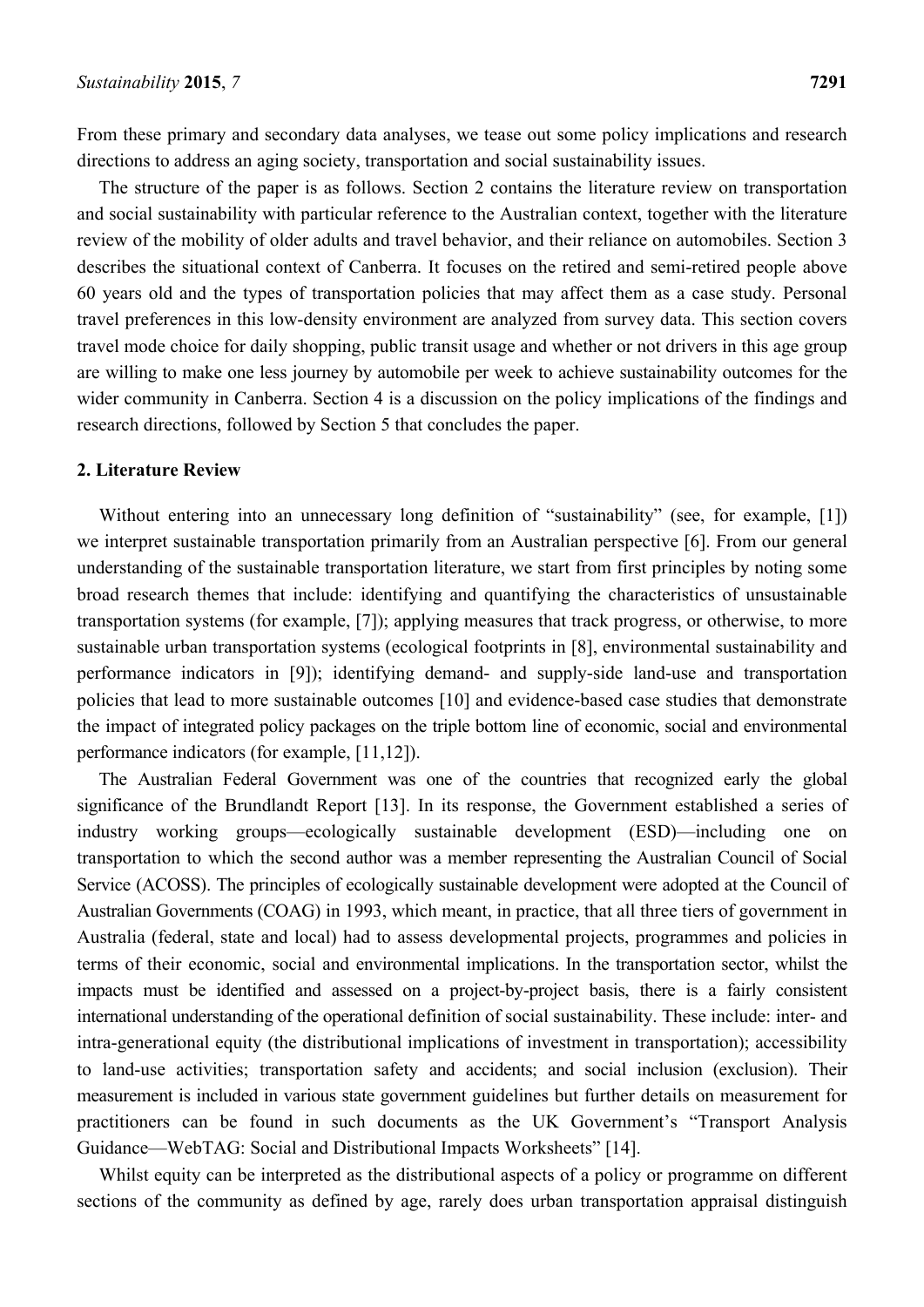outcomes in this way. Nevertheless, both an increasing number of retired and semi-retired older adults and transportation mobility has long been identified as an emerging issue for policy makers [4,15–17]. From the beginning of the 21st Century onwards, the young who grew up in the advanced industrial nations of the world in a period of post-war unprecedented affluence and material consumption, are now entering into the retired and semi-retired cohorts. In general, these people are now highly mobile with more leisure time at their disposal, and they desperately want to maintain the independence and mobility that the automobile offers them—and for as long as possible [3]. This raises vexing issues for governments in achieving more sustainable transportation in cities on how to persuade this cohort to embrace more sustainable modes of transportation and in encouraging the next cohorts not to follow the same unsustainable pathways as do the current cohort.

From the literature, the link between low-density living, automobile dependency and obesity is well documented. There is clear evidence about the health benefits of exercise and using sustainable modes of transportation (see for example, [18–20]). Throughout developed economies, there are a noteworthy number of people who are overweight or obese in the older cohorts of the population. For example, in Australia, 79.9% of males in the 65–74 year age group were overweight or obese compared to 41.7% in the 18–24 year age group (in 2011–2012) and the highest overweight/obesity rate for females in 2011–2012 was in the 65–74 year age group (69.5%) [21]. For policy makers, the promotion of sustainable transportation is associated with the living environment (situation context of land-use density) that encourages or discourages automobile dependency and physical activity [22].

The above literature review used keywords of "Transportation and Social Sustainability" and now, we narrow the scope by adding "mobility" and "older drivers" to keywords. The literature was selected, first, by the relevance of the topic, next, the year of publication. The majority of the selected literature was published after 2001, after Rosenbloom gave a wake-up call for transportation researchers in [4]. Therefore, our literature review contains the more recent research in the last decade on the increasing reliance on automobiles by the older adults, highway safety issues, and their driving behaviors.

The literature can inform us a lot about the mobility patterns of older adults and their use of private transportation. Mobility is essential to them for social and physical activities and they can participate in these activities and remain as part of the community [23], in addition to meeting their daily needs such as shopping for essential needs and medical appointments. Therefore, to older people, mobility is a fundamental underpinning of quality of life and psychological well-being [24–28]. Difficulties associated with traveling to fulfill social needs causes "social exclusion" [29]: the "independence" and "autonomy" that the automobile offers significantly increases their freedom [30].

Other modes, such as public transit, taxis, cycling and walking, are of lesser convenience. According to [31], taxi use increases significantly with age. However, this depends on the specific subsidy scheme operating for taxi services for older people, the individuals' affordability of taxi fares and any volunteer drivers' qualifications to assist older passengers with disabilities. Walking also allows independence and accessibility to a wide range of relatively short-distance destinations and so is a realistic mobility option available for all people. In this context, [32] reports that health, higher physical functioning, confidence of walking abilities and lower household income are all associated with the likelihood of walking within three to four blocks by older people over driving for short trips. There are particular environmental conditions that are associated with the motivation of older people to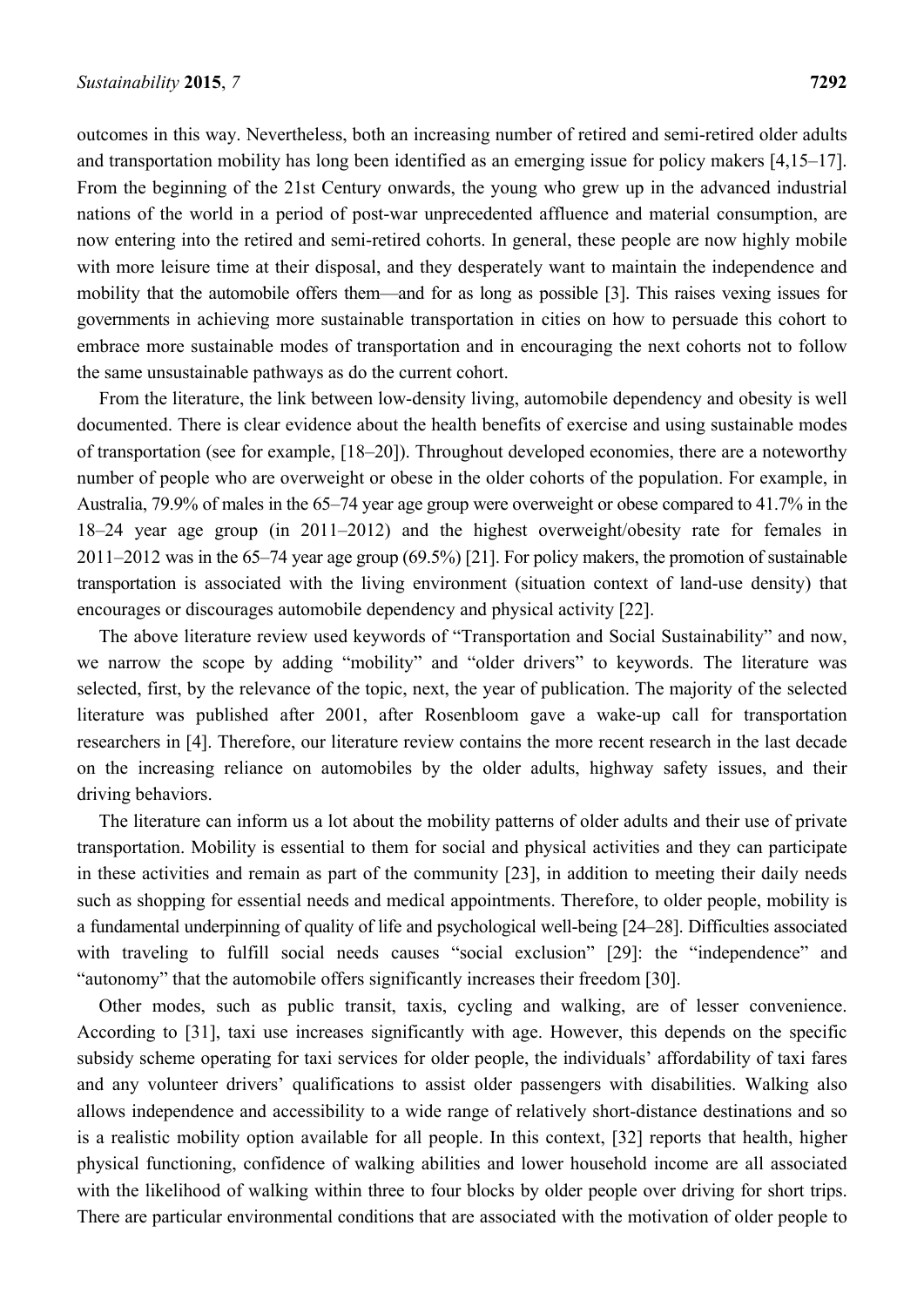walk. According to a study in [33], walking environments with higher levels of comfort (such as benches), safety from crime (through surveillance), and pleasantness (through landscaping and vegetation) are perceived by older adults as more inviting. People who are not confident with walking may also not choose the option to cycle, or to take public transit, even if a service is readily available near to where they live. In addition, older travelers have a variety of concerns about public transit, such as safety, personal security, flexibility, reliability and comfort [34]. These factors reinforce the fact that the ability to drive is invaluable to achieve sufficient levels of mobility [35].

Because the automobile predominantly resolves the concerns associated with mobility, losing access to an automobile is a constant threat for older adults [36]. A recent study by [37] revealed the "unmet mobility needs" of unlicensed people who were over 70 years old in North Europe, especially for leisure-related and social travel needs. Although older people are increasingly using delivery services [24], travel remains imperative to participate in social activities. Therefore, both men and women maintain their automobile-use habits into old age as leisure and other social activities remain a relatively stable component of their lifestyle [38].

The convenience of the automobile has implications for highway safety outcomes and public policy. An increase in older drivers on the highways means greater safety risks to themselves and/or others [39–43]. Furthermore, this highway safety problem will intensify as the population continues to age in absolute, as well as in relative terms [44]. The main factor of risk is described in this way: "*older drivers as a group are more likely to have some level of functional impairment and, at least intuitively, a reduction in some driving skills.*" [44] (p. 644). Moreover, older drivers' heightened casualty crash involvement per distance traveled is associated with physical frailty in almost all cases [44]. Many crashes involving older drivers are more likely to occur at intersections [44]. Excessive speed is usually not a factor, only poor judgment and slower reaction times.

The statistics on mortality amongst older people involved in highway accidents is of concern to policy makers. A study in [39] conducted a comprehensive literature review on cognitive and physical factors affecting older drivers. They concluded that while cognitive, sensory (for example, attention, vision, reaction and hearing) and physical variables (for example, neck rotation and potential factors associated with falls risk, arthritis and heart disease) determine an individual's driving capacity, self-monitoring beliefs (such as insight into individual's driving capacity) determines the choices of individuals about driving behavior and hence driving safety. A study in [45] reported that death rates per vehicle-miles of travel start to rise in the 65–69 age group. Death rates then rise again after the age of 74, based on the analysis of 1993–1997 US Federal Government data. The authors also reported that the driver deaths per crash involvement started to increase at age 60 with a steep increase at age 80 and over. It is concluded in [44] that fragility, which may increase at ages of 60–64 and above, appears to be the most significant factor in explaining the increased fatality risk per unit of travel amongst older drivers. As well as the obvious health, injury and potential disability consequences for the older driver involved in an automobile accident, there is a significant financial burden placed on the community in providing medical treatment and health care [46], as cited in [39].

There is a large literature on the travel patterns of older adults. It is found in [47] that the 65+ cohort tends to engage in increased trip making, in particular when they have access to automobiles. There is also research reporting that the number of peak-hour senior travelers has increased from 1995 to 2005 [48]. Despite Baltes and Baltes theory [49] that older adults used selection, optimization, and compensation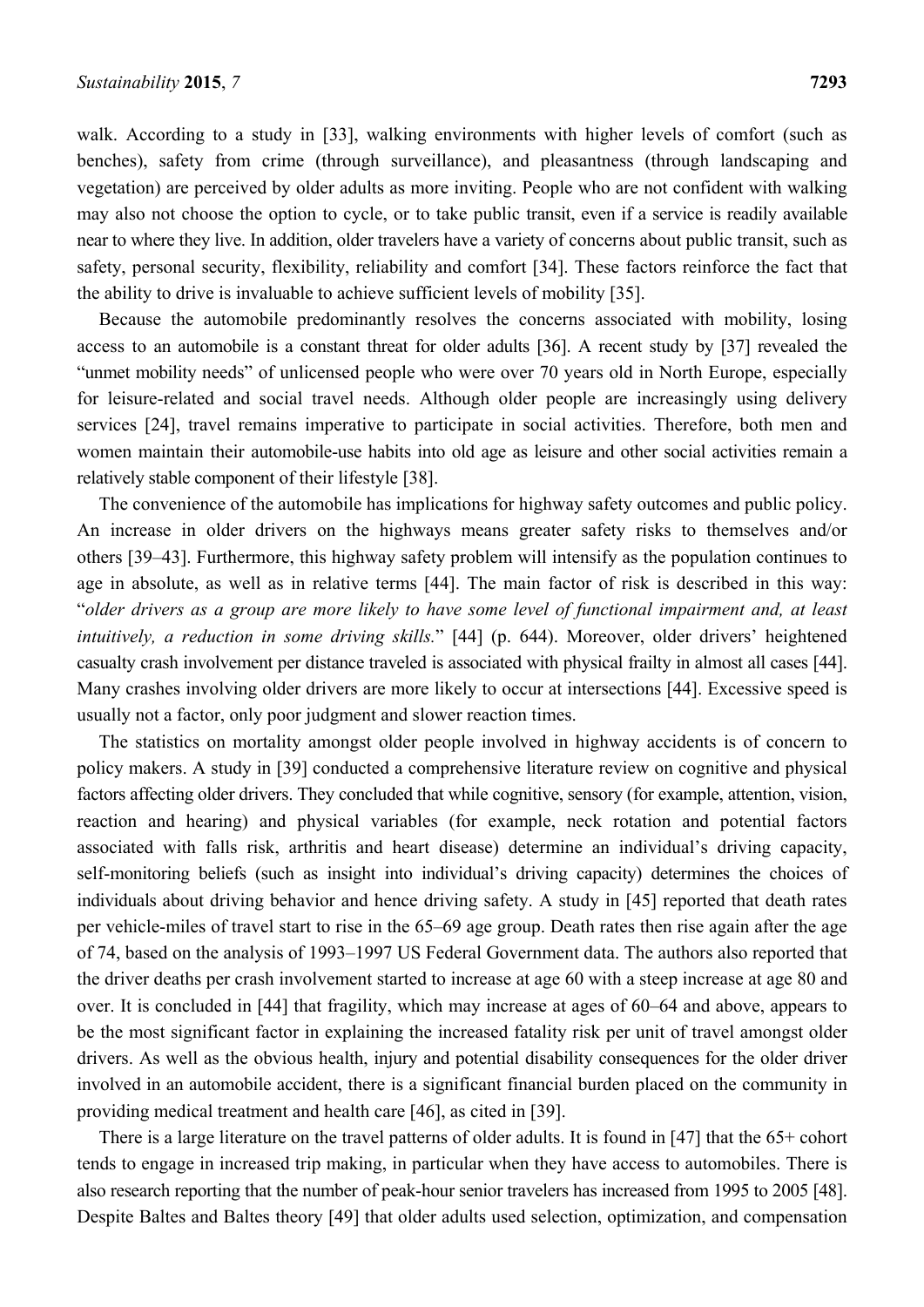adaptations across a range of mobility behaviors, the empirical study by [50] reported that adaptive driving strategies (driving less or avoiding night-time driving) are predominantly found in the 80-plus age group, not in the earlier age cohorts, despite the fact that fragility in some people may increase at the age of 60 and above as mentioned earlier. The findings by [51] revealed that the 65 to 74 age-group have the highest rates of using the automobile as the driver when they are compared amongst the four age groups 60–64, 65–74, 75–84, and 85+, with constant trip activity throughout the day.

Some research has reported that older drivers are as safe, or safer, than other age groups because they drive less distance and try to avoid particular situations such as peak-hour journeys [52]. A study in [51] reported that the trips by the 75 to 84 age-group are concentrated around noon, as most are errands or social activities, and the 85 and older age group have the fewest and shortest trips. Focusing on Australian older drivers, [53] researched the self-regulatory driving behavior of these people. Avoidance of specific driving situations (at night, on a rainy night and in busy traffic) was found to be limited: the majority of older drivers remained very confident of their ability up to the age of 74. They also found that older females are more likely to be self-regulators than males.

Although many older drivers have considered stopping driving altogether, the majority of them have not actually planned for this [53]. The living environment, such as in a transit-oriented and high-density neighborhood, has a significant influence on travel-mode decisions of older people [51,54]. In general, older adults in urban core areas of cities rely less on the automobile than those who live in lower-density environments [27,36]. In Australian cities, which have low-density residential developments by international comparisons, the daily lives of older suburban residents are highly reliant on the automobile as the main transportation option and trip chaining is common [3]. In the USA, it is reported that residents in transit-oriented development environments still use the automobile as their main transportation mode [51].

Low-density living and an auto-oriented lifestyle are also associated with social capital that is a substantial component of social sustainability. Social capital refers to the informal institutions and relationships, plus the values, attitudes and norms that shape the quality and quantity of social interactions [55,56]. Social networks [57,58] of older people need careful empirical study to tease out relationships between where they live, urban density and their accessibility to activities, the frequency and spatial dimensions of their social networks, and their travel patterns.

From the review of the literature we can identify some of the research gaps that are related to an aging population and social sustainability as follows:

- An aging society will have a substantial impact on future transportation systems, but the understanding people's travel during their aging process and any associated co-morbidity they might have remains imperfectly understood from a mobility research perspective.
- In Australia, there has been little study that has examined the social networks of older people and their activities, their travel behavior, issues of accessibility to land uses, mobility difficulties and social isolation.
- For the purposes of understanding more fully the link between spatial interaction and social networks, social networks are based (1) in the home; (2) outside of the home, of which physical travel is necessary. For the purpose of data collection in a research design, social networks in the home might exclude all interactions with more immediate family members (note that in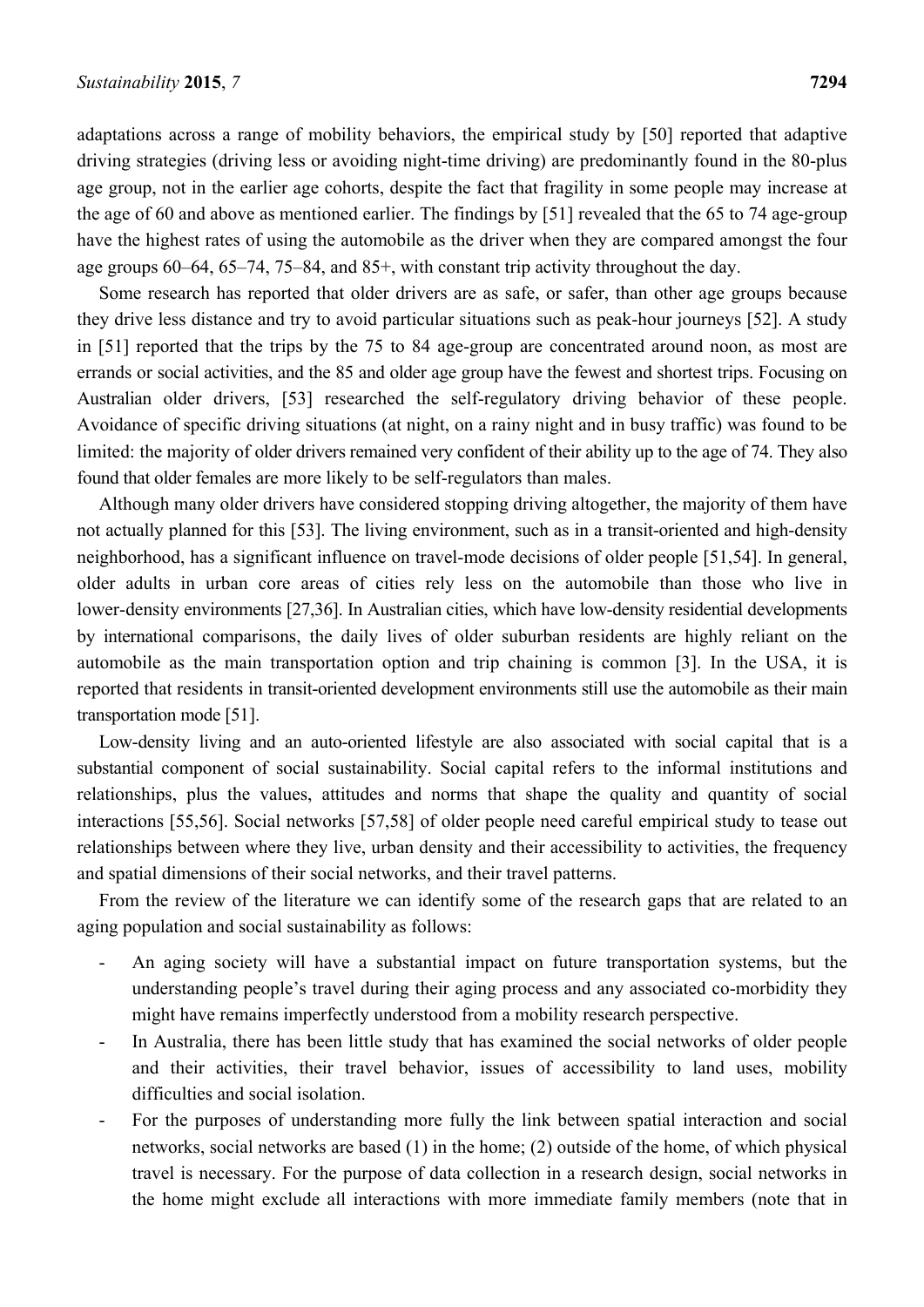many cultures it is family life that contributes the greatest to quality of life) but include visits to friends and relatives, and communication by Internet, mobile phone and land line and postal services.

- To establish the social networks outside of the house, standard household travel questionnaires or travel activity diaries used by transportation planners need to be augmented to include the number of people met at each destination (if any), and the relationship of that exchange.
- There is still insufficient research on the factors/motives that might encourage older people to shift towards a less automobile-oriented lifestyle.
- Detailed micro-level investigations should be undertaken into the design criteria of successful neighborhoods where older people feel comfortable with walking and using public transportation.
- Although there is evidence that some older people self-limit their own driving, others remain confident drivers and the impossibility of classifying driving ability by age alone raises questions on how licensing regulations work to identify any driver who is actually unfit to be on the highway.

#### **3. Canberra**

This section draws on a case study and describes the necessary background of the low-density environment where the majority of people interviewed in our study are dependent on the automobile for daily activities. First, we describe the situational context—the urban form that creates the low-density environment. Second, the transportation system in Canberra, and perceptions by those interviewed aged 60 or more on Canberra's transportation are described, followed by a discussion on their reported travel characteristics as revealed by using empirical data from Canberra that we have either collected from our interviews or analyzed from Government sources.

#### *3.1. Situational Context*

Canberra is a typical "low-density" city where the automobile is the main transportation mode by most residents including older people. Canberra is one of a few cities in the world that was completely developed as a "new town" from a deliberate planned design. Canberra, which is part of the Australian Capital Territory, was planned in 1911, strongly influenced by the Garden City and City Beautiful movements at the time, which shaped the low-density land use of Canberra. The original design of Canberra stressed highways organized along radial arterials (similar in concept to the Washington, DC plan), and an artificial lake separating the north and south sides of the city [59] (Chapter 5) with ample open green spaces within and between the suburbs. The urban form that appears in Canberra today reflects this design principle. A core set of shops and amenities and their surrounding residential areas are called a "suburb" in Canberra. The suburbs were designed to be self-contained communities of 7000 people initially [60] but now they have from 80,000 to 175,000 people. Open green spaces, corridors and peripheral freeways connect the suburbs. With its strict planning control, Canberra has mostly avoided the suburban sprawl that other communities of its size and density have exhibited [61].

Canberra currently consists of the seven districts as defined for statistical purposes. Figure 1 shows the location of each district. Today Canberra has a population of 365,621 (as of the 2011 Australian Bureau of Statistics Census), which is spread across an area of 807.6 km<sup>2</sup>. This area supports an urban population density of  $452.2$  persons/km<sup>2</sup> with an average household size of 2.6 persons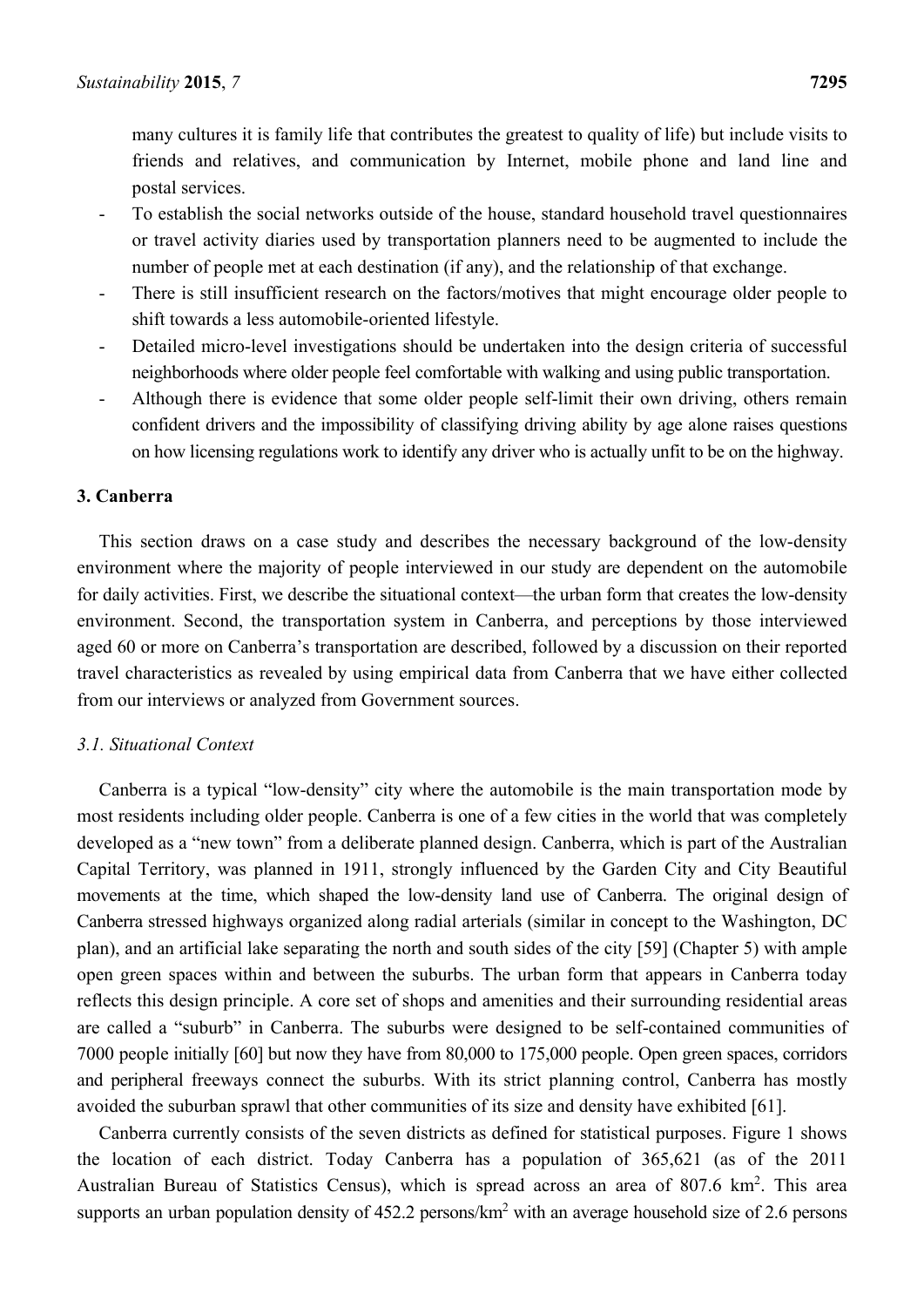and 1.7 automobiles per household (as of 2011, Australian Bureau of Statistics Census). The number of people over 60 years old is 56,341 (15.8% of the total population, as of 2011, Australian Bureau of Statistics, 2012). People aged 65 years and over made up 10.7% of the population in 2011 (Australian Bureau of Statistics Census 2011) and this cohort is expected to keep increasing.



**Figure 1.** Districts in Canberra (map created by the first author) Source: Australian Bureau of Statistics Census Statistical Division 2011.

The inner districts such as North Canberra and South Canberra are strongly influenced by the development principles of the original plan (Garden City). Belconnen, Woden, Weston Creek and Tuggeranong are the "new towns" developed from the 1960s to the 1980s, based on a land-use and transportation study undertaken in the late 1960s [62]. Gungahlin is the newest district developed during the past two decades and is based on the Australian New Urbanism concept that aims at a high-density urban form. However, Canberra still has a low overall density: even in higher-density areas detached houses are predominantly found. The percentage of separate houses in Canberra overall is 72.8%, that of semi-detached, row or terrace houses, townhouses is 14.6%, and flats, units or apartments is 12.4% [21].

The main public transportation in Canberra is the Australian Capital Territory (ACT) Internal Omnibus Network (ACTION). It provides bus transit services to Canberra suburbs including a regional community minibus service. ACTION offers two rapid routes, 86 routes on weekdays and 46 routes during the weekend. One rapid transit service runs from Gungahlin Town Center to the Central Business District (CBD). The other rapid transit service runs from Belconnen Town Center to Tuggeranong Town Center, via the CBD and Woden Town Center. There is also a regional railroad service to and from Canberra but this is only for interstate travel with limited frequency and the railroad is not used for daily intra-city transportation. A light rail system linking the CBD and Gungahlin is currently in the first stage of its planning (as of May 2015).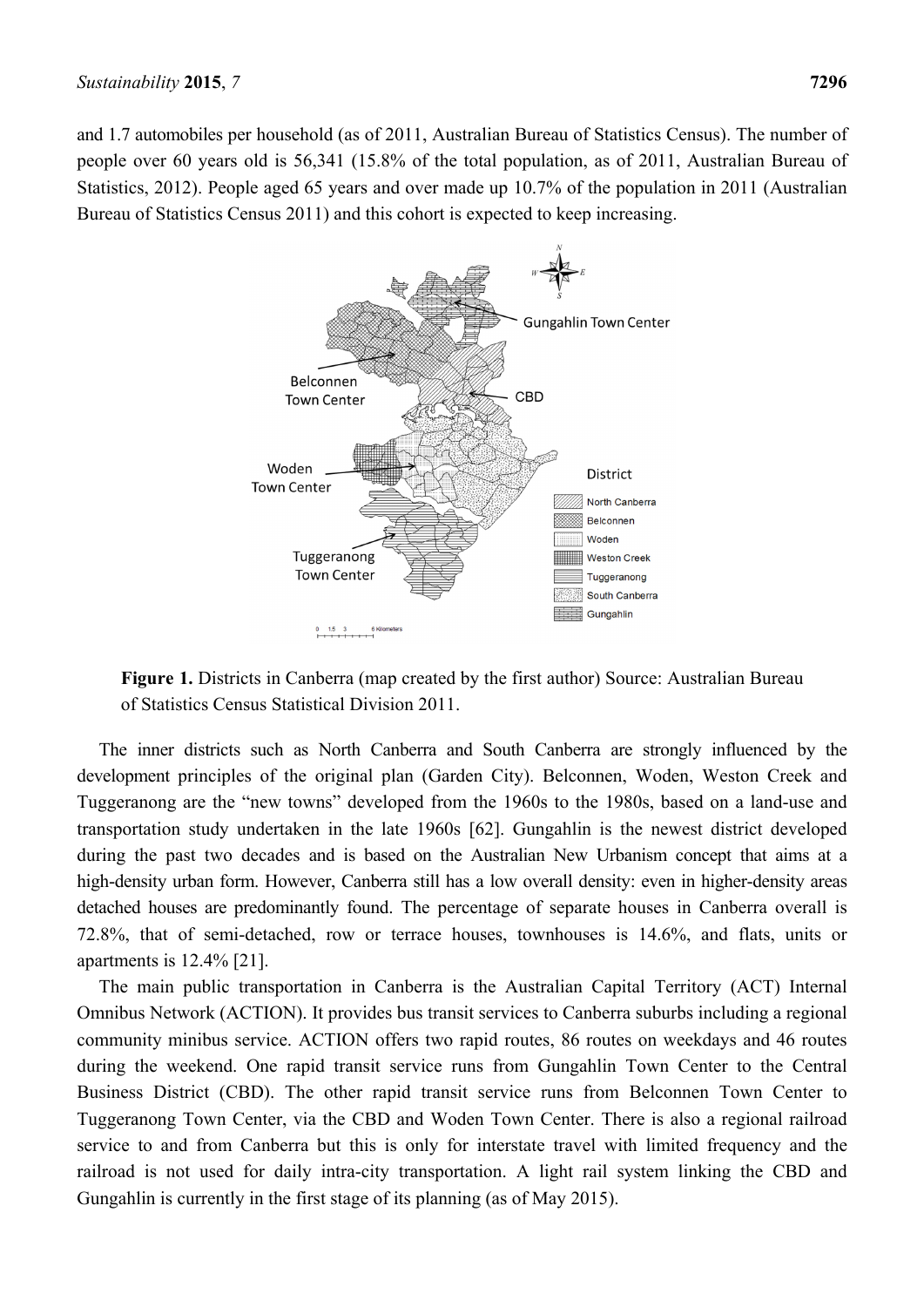At the suburb level, fifty eight suburbs out of one hundred and ten in Canberra have population densities greater than 1000 per square kilometer. This number is equivalent to some US cities that have light rail systems [61]. A few suburbs in North Canberra and Belconnen have densities greater than 2000. However, these suburbs with relatively high population densities are dispersed in Canberra due to its "new town" design, which makes the delivery of public transit services inefficient and costly.

## *3.2. Transport Policy—Past and Future*

In an automobile-dominated society such as Australia, encouraging people to shift away from the automobile to non-automobile transportation is one of the critical challenges in aiming for sustainability [63]. People in the retirement age cohort are an obvious target group for behavioral change because they are arguably less constrained in terms of time to allocate for their travel and therefore might be encouraged to take public transit instead. However, in automobile-dependent cities, the shift to non-automobile travel is not easy as our case study will demonstrate.

Canberra represents an important case study of international relevance in developed cities of the world with high automobile ownership and high-income levels where current government strategies are being targeted towards travel behavioral change. Developed primarily as a national government town, the workforce is highly educated, enjoying relatively high incomes. As Canberra grew rapidly in the post-Second World War era, the planning authority (National Capital Development Commission, NCDC) deliberately implemented a highway network designed to eliminate the problems of traffic congestion being faced by motorists in other Australian cities [62]. Therefore, with a generous provision of highway space and a high household automobile ownership the highway-based public transit services (line-haul buses linking the town centers with feeder bus services to and from the residential suburbs) were poorly patronized in off-peak periods and this continues to be an issue hindering progress towards a more sustainable city.

The results of a sample survey (60 percent response rate of residents aged 15 and above) in Canberra on attitudes to prepared statements about public transit in 1966 [64] confirm the poor performance of buses, not enough services throughout the day, and the perceived stigma of using public transportation. In 1974, the NCDC published its transportation policy against the backdrop of concerns with oil security following the Arab embargo on oil exports. It devised policies to persuade commuters to use public transit to the CBD and other town centers whilst leaving freedom of mode choice for other than work-trip purposes. The implementation of measures to control parking in the CBD and to improve public transit was not without difficulty. From 1973, parking meters, with a 30-min time limit and five-cent charge (21 cents in 2012 prices based on the Reserve Bank of Australia long-term inflation rates) for 15 min, and then voucher parking (20 cents—or 84 cents in current prices—for thirty minutes up to a two-hour limit) in car parks were introduced but these restrictions proved little deterrent to the use of automobiles, primarily because of the lack of policing of any illegal parking and the affordable tariff.

Today, in addition to the high highway standards already referred to above, there is a generous supply of on-street and off-street parking throughout Canberra. The current parking charge in the CBD for a short-stay visit is \$4.50 for two hours and from \$9.50 to \$14 all day—depending on the parking lot (charges as of February 2015). The City Plan [65] states that parking will be increasingly costly and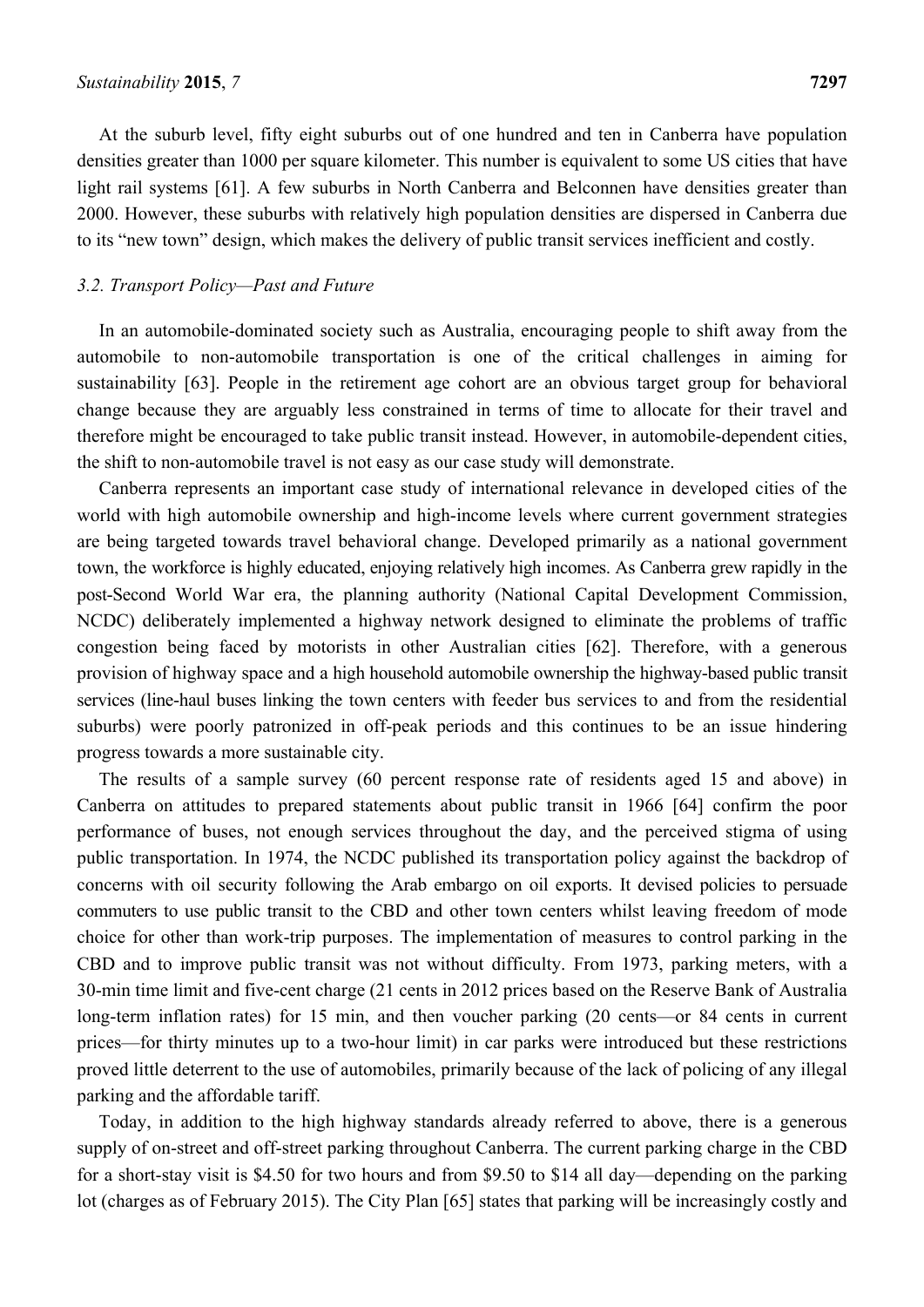The ACT Government released a new Transport Strategy "Transport for Canberra" in March 2012. This aims to support a shift to more sustainable transportation in conjunction with the ACT Planning Strategy. It targets, by 2016, an increase in journey-to-work trips by walking to 6.5% (from 4.9% in 2011), cycling to 6% (from 2.8% in 2011) and public transit to 10.5% (from 7.8% in 2011). In September 2014, the "Transport for Canberra Report Card" was published to report on the progress in delivering "Transport for Canberra". The key achievements that related to sustainable transportation include: light rail planning; bus stations; bus stops; park and ride; real-time passenger information; and a city cycle loop [66]. In addition, the document reported that 23.7% of the ACT population now resides within 750 meters (10-min walk) of a rapid public transportation corridor (up from 14.5% in 2012). However, the review on the use of the public transit notes that services "need improvement". There is a plethora of research reports on the ACT Government Website: it is evident that Canberra's population is aging, and that older people, who will no longer able to drive, need alternative modes of transportation. The core aim of the new frequent public transit network, which will help guide government's decisions about the location of social and affordable housing, is to ensure people with the highest need for public transportation have access to the best services. The future coverage and service levels together with community transportation services are expected to enable people to "*age in their community*" [67] (p. 10).

## *3.3. Older People's Travel Preferences in Low-Density Environments*

From the perspective of an auto-owning older traveler—when accessing day-to-day activities—all of these issues discussed in the previous section of the paper, in essence, relate to mode-choice decisions in Canberra. This section provides an idea of typical travel mode choice and the preference of people 60 and above who are living in low-density environments.

## 3.3.1. Travel-Mode Choice for Daily Shopping

Travel-mode choice for daily shopping were teased out from the primary data collected as part of broader questionnaire survey conducted in 2012 in Canberra. The survey, "the quality of life in your city and living environment questionnaire survey" was conducted by the first author during the period of May–August 2012. The total number of responses was 648 (Male 230: 37.4%; Female 385: 62.6%). The data of who were wholly retired, and over 60 years of age, were used for this paper (84 samples in total). Among these respondents, 15% lived in North Canberra, 26% lived in Belconnen, 23% lived in Woden, 6% lived in Weston Creek, 16% lived in Tuggernong, 9% lived in South Canberra and 5% lived in Gungahlin. Compared with the Population Census 2011 data locations of residents by district, our sample is only slightly biased: we have a slightly higher representation from Woden, and a slightly lower sample from Gungahlin; other districts have very similar proportions of people residing in each district when compared with the census.

Almost 90% of these respondents aged 60 and above stated that they use the automobile for daily shopping, followed by bus (7%) and walk (6%). The districts that have access to rapid bus services, have more older bus users, as will be presented in Section 3.3.3. Fourteen people among nineteen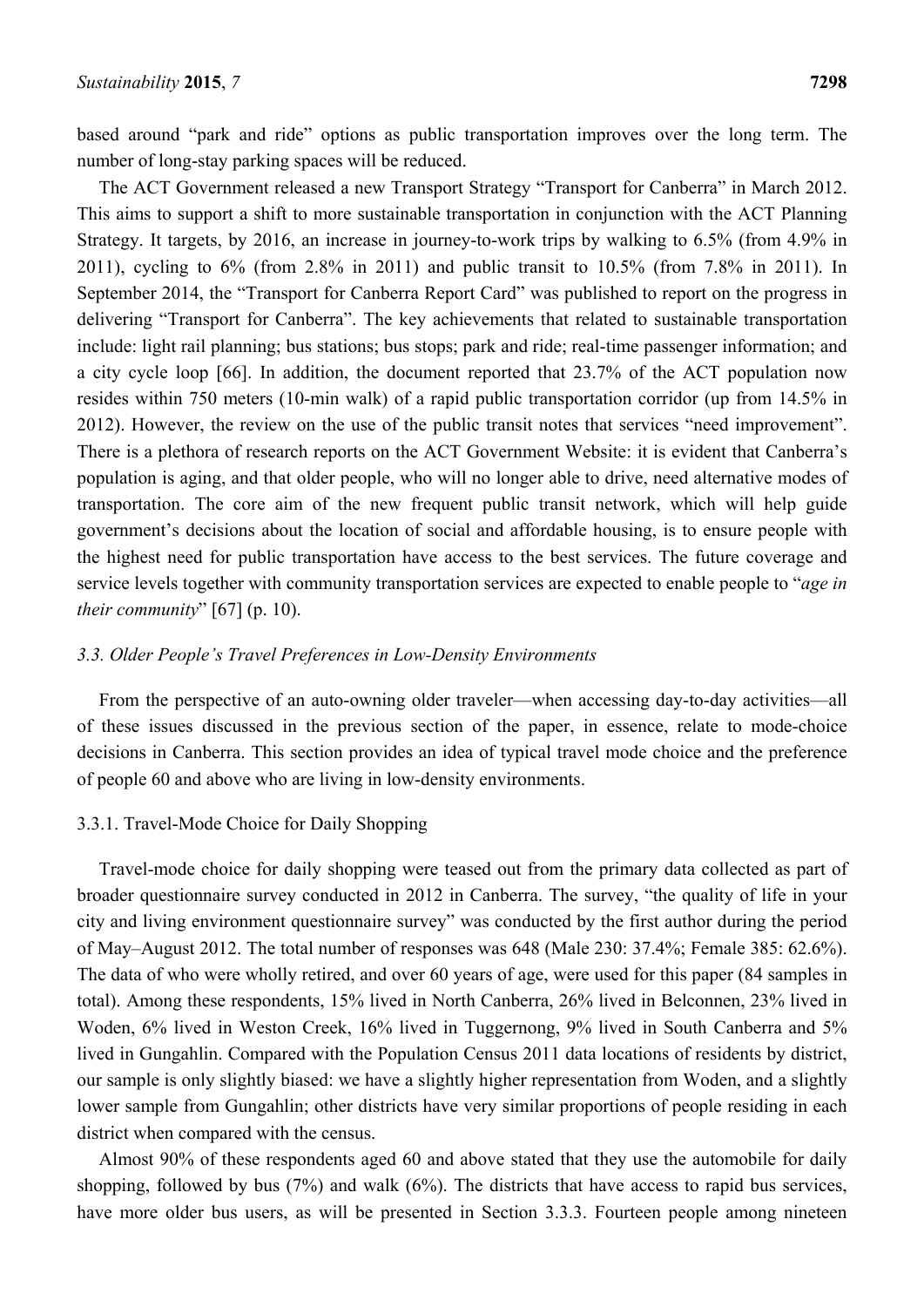respondents who were 80+ years old stated that their daily travel mode was the automobile (70%). The time intervals for travel were: 0–10 min (31%); 11–30 min (53%); 31–60 min (8%); and over 60 min (8%). These results indicate that the majority of people aged 60 and above shop within a driving distance of 30 min, which is a relatively short trip.

3.3.2. Willingness to Make One Less Journey by Automobile per Week for Sustainability Reasons

The percentage of respondents who answered the question: "how willing or unwilling would you be to make one less journey by car per week to improve air quality and traffic congestion?" was analyzed using the same data in Section 3.3.1.

The results show that about 40% of wholly retired people aged 60 and above are unwilling to reduce one automobile journey for environmental sustainability purposes, whilst 37% are either "very willing" or "fairly willing" to do so. However, despite of this stated willingness, the reality is that the majority of this cohort still prefers to use the automobile for daily shopping because of the stated inconvenience of public transit services. Some comments from the survey respondents below indicate their attitudes to public transit in Canberra, regardless of their willingness to reduce one automobile journey per week. For example, a female (70–79 years old) who is "fairly unwilling" to reduce one car journey per week commented:

"The bus services are slow and infrequent and just too inconvenient compared with the car." A female (60–69 years old), who is "fairly willing" to reduce one automobile journey per week (but uses the automobile for daily travel) commented:

"There used to be 2 bus routes through the suburb. One was abolished. I can no longer go by bus direct to the places where I go to University of the Third Age courses."

There was another female who commented:

"Canberra lacks of adequate public transport" (over 80 years old and "very willing" to reduce automobile travel but uses the automobile as a main transportation mode).

Furthermore, a male (60–69 years old) who is "fairly willing" to reduce one automobile journey per week (but uses the automobile for daily travel) commented "Inadequate bus service—too many slow meandering bus routes compounded by woeful connections".

On the other hand, the comments below represent the reliance on automobiles and self- regulatory driving behavior, which is consistent with what we have reported from the literature. "As my level of physical and mental health deteriorates, my dependence on my car for independence increases." (Female, over 80 years old, living alone).

"I wish social activities, preferably daytime as I cannot and don't want to drive at night." (Male, over 80 years old, living alone).

"There is no night bus services to meet bus and train to civic." (Male, over 80 years old, living with partner).

#### 3.3.3. Older People's Public Transit Use in Canberra

Based on an analysis of smart card data, this sub-section overviews the public transit usage of residents over 60 years old in Canberra. Canberra's only public transportation system (ACTION bus) instaled a smart card called "The MyWay card". The ACT Government collected "The MyWay" card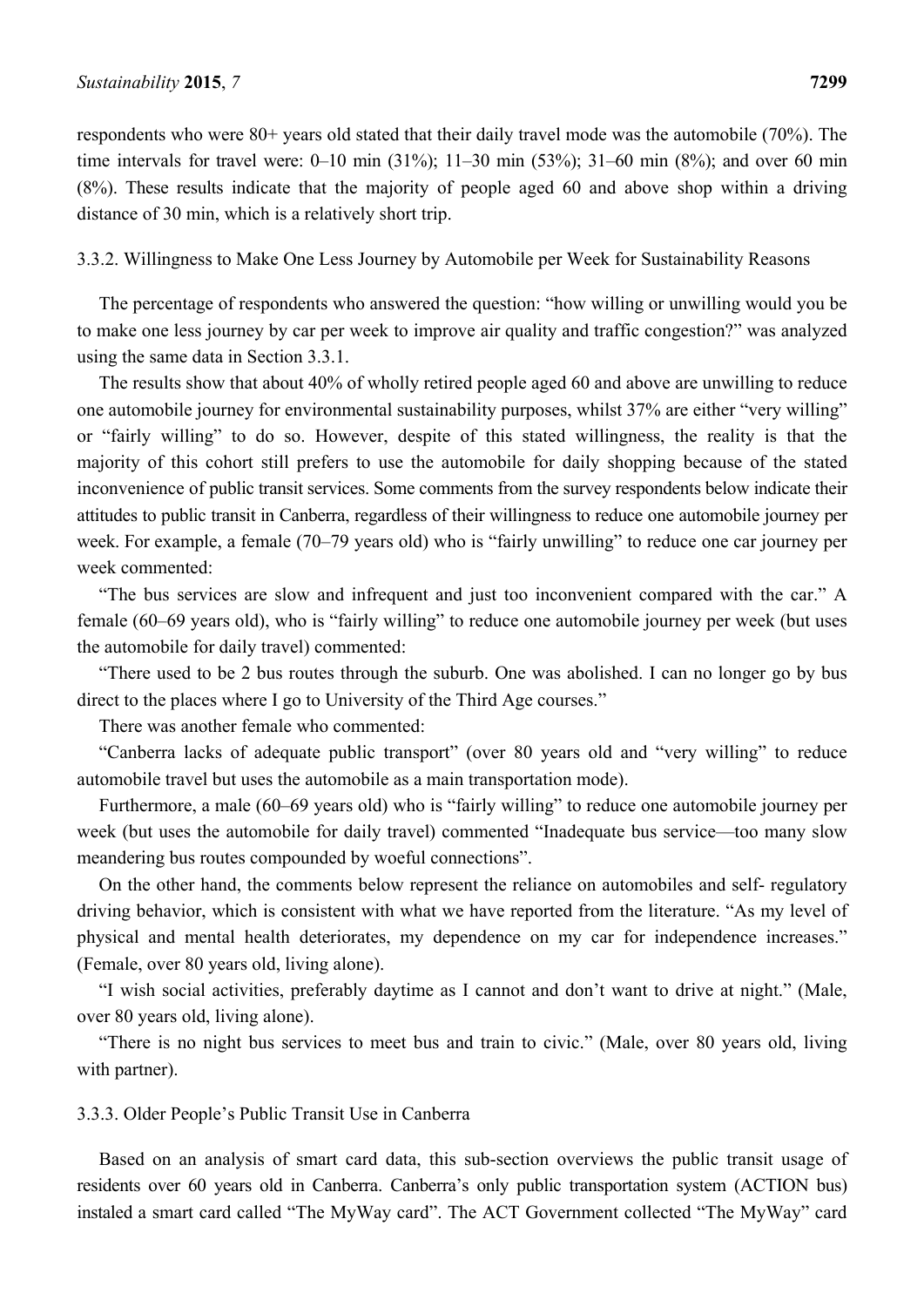data on weekdays in June 2012. The data contains information on origin stop, destination stop, smart card type (adult, student, concession, senior, *etc.*), origin time (when the smart card was tagged to get on the public transit service); and destination time (when the smart card was tagged off to exit the service). Among the recorded 1,048,575 trip data, data for "senior" card-holders (75,545 person trips) were extracted for the analysis in this paper. To be eligible for a Seniors Card, a person must be over 60 years of age, a permanent resident of the ACT, and not being in paid employment for more than 20 h a week. ACT residents aged 70, or over, are entitled to free travel on a "MyWay Card". The percentage of users—residents aged 70, or over—was around 9% amongst all age groups using public transit.

Table 1 shows the spatial distribution of users 60 years and over who use public transit in Canberra. North Canberra had the highest percentage of these public transit users amongst seven other districts. In contrast, Weston Creek has the lowest percentage. This distribution matches the service levels of public transportation routes in each district: North Canberra has a public transit corridor along the main highway that provides high accessibility to public transportation. In Weston Creek, however, the service is relatively poor. Belconnen, which has the second highest percentage of trip origins, has a rapid public transit service to the CBD with frequent services every five minutes throughout the day. Considering some of the comments made during our quality of life survey made above, people aged 60 and above are highly likely to choose the automobile if their travel requires connecting public transit services (no direct bus to the destination) and their trip origins and destinations are not located along the express public transit routes. This is consistent with the literature that discusses such travelers' motivations to walk or to use public transit, and concerns about the flexibility, reliability and comfort of public transit.

| <b>Districts</b>      | <b>Bus Trip Origin</b> |               | <b>Bus Trip Destination</b> |               |
|-----------------------|------------------------|---------------|-----------------------------|---------------|
|                       | 60+ Bus Users          | $\frac{0}{0}$ | 60+ Bus Users               | $\frac{6}{6}$ |
| North Canberra        | 25,447                 | 33.7%         | 25,988                      | $34.4\%$      |
| Belconnen             | 17,488                 | 23.1%         | 18,337                      | 24.3%         |
| Woden Valley          | 14,321                 | 19.0%         | 13,768                      | 18.2%         |
| Weston Creek          | 1732                   | $2.3\%$       | 1740                        | 2.3%          |
| Tuggeranong           | 7851                   | $10.4\%$      | 7223                        | $9.6\%$       |
| South Canberra        | 4387                   | 5.8%          | 4221                        | $5.6\%$       |
| Gungahlin             | 4319                   | 5.7%          | 4268                        | 5.6%          |
| <b>Total Canberra</b> | 75,545                 | $100\%$       | 75,545                      | 100%          |

## **4. Discussion-Policy Implications and Research Directions**

We recognize that in contemporary Western societies people 60+ might no longer consider themselves to be "old": many are still healthy; a significant proportion remain fully or partially in the workforce; and some are committed to extended family duties. The problem that we have addressed in this paper is about aging populations with an increase in older drivers with potential physical difficulties on the highways, especially in low-density cities of the industrialized world where automobile ownership amongst those old enough to drive is near universal. From the literature review in Section 2 and from the travel preferences in Canberra noted in Section 3, the policy implications and research directions are now teased out.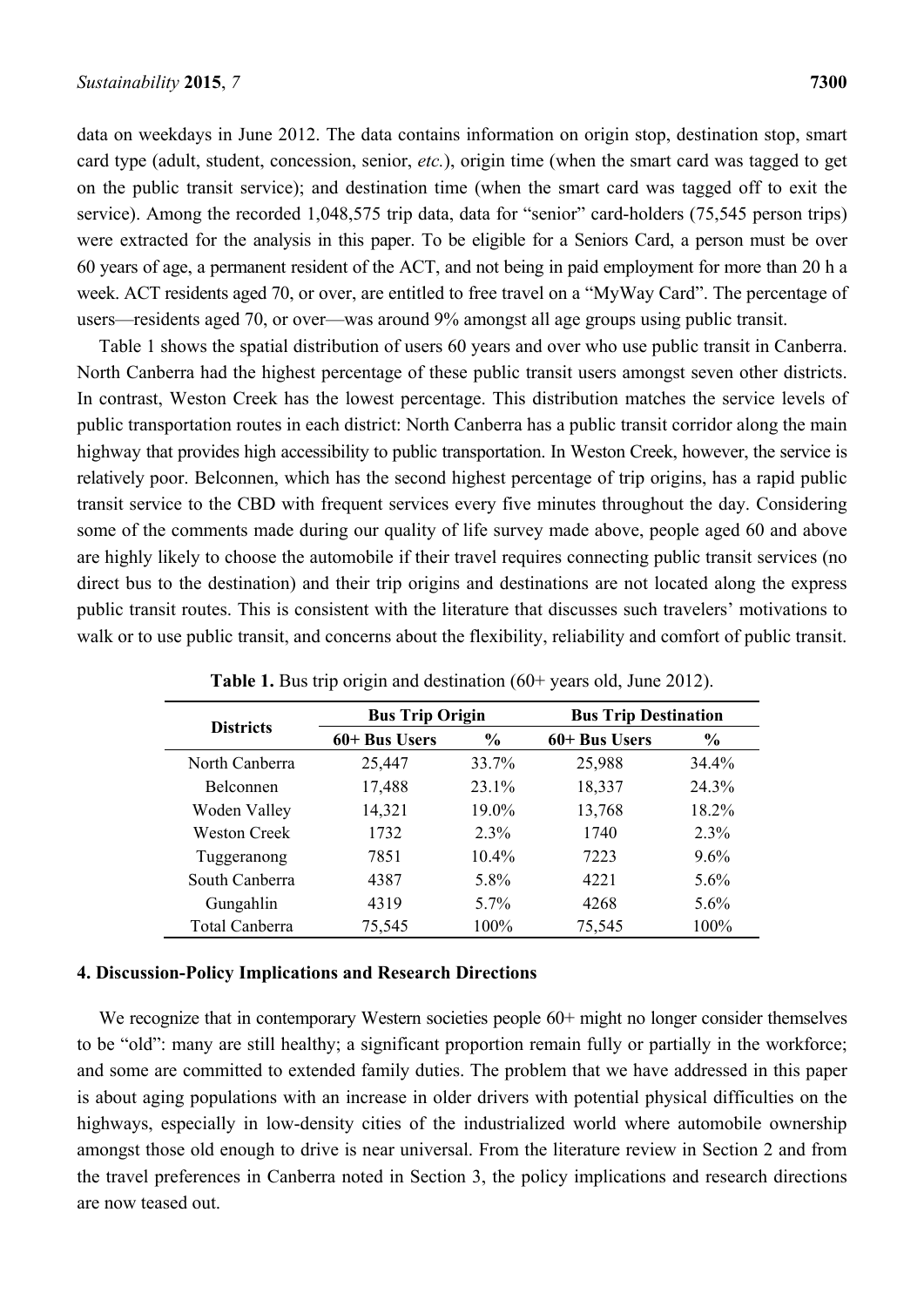#### *4.1. Older Drivers' Safety and Licensing*

The data from Canberra reinforces what is widely known about older people's reliance on private transportation. Our survey sample confirms that the majority of people over 80 years old in Canberra still use the automobile for their daily activities. This raises concerns about social sustainability and the highway safety and licensing issues of older people. A study in [68] identified policy spheres that are relevant to the transportation needs of older adults: the general transportation policy framework; travel-mode preference; alternative transportation infrastructure stock and investments; housing-land-use-transportation linkages; research and technology applications that improve travel mode choice on public transportation and the environment; and institutional and legal reforms.

We touch on a couple of these themes of which legal issues are paramount and the outcomes may partially determine social exclusion of older adults. For example, the legal onus of older license holders in the Australian Capital Territory is to report any permanent or long-term illness, injury or incapacity that may impair their ability to drive safely to the Road Transport Authority. Once reported, a medical assessment may be required, usually undertaken by the person's General Practitioner, who may recommend a driving assessment. This assessment by the Road Transport Authority will determine whether that person is fit to continue to hold a driver's license.

With respect to legal reforms, a major issue that relates to older people's mobility is driver licensing laws. Driver licensing is an important policy concern as the automobile continues to be a primary mode of transportation for older people in most cities of the developed world. Older people are seen as a highway safety risk in the light of the illness-related functional impairment affecting their driving ability. Thus, the implementation of a reliable and functional screening test has been an important policy issue throughout the developed world but this is not without controversy. There has been a trial of a shorter renewal cycle and stringent testing amongst older adults has shown some promising safety results [68–70]. In Ontario, Canada, the province now requires license renewal every two years for seniors 80 years and over as they are considered to be high risk, as well as the fastest growing segment of the driver population. They are required to take a mandatory vision test, knowledge test, driving record review and driver education programme. A highway test may be required upon recommendation by the examiner.

In Canberra, courses are also available to assist older drivers recognize and develop strategies to address age-related driving problems. Just recently a team of researchers at the University of Sydney, Faculty of Health Sciences, have developed a test, "DriveSafe-DriveAware" (released by Apple on 17 April 2015), that identifies older drivers likely to be unsafe—without taking them on the highway. The test, commercialized by a multinational testing company, is designed for use by general practitioners or geriatricians who must certify that older adults are fit to drive. It is largely self-administered and takes about 15 min. The number of service providers of such a test is likely to increase in the future.

# *4.2. Evidence-Based Policy Research on Older People's Safety Issues*

Related to the point above, evidence-based policy research can assist in fine-tuning license renewal regulations. There are a number of issues that evaluative studies in Canberra should consider and that will benefit driver-licensing policy. There is a need to address the perennial and conflicting question of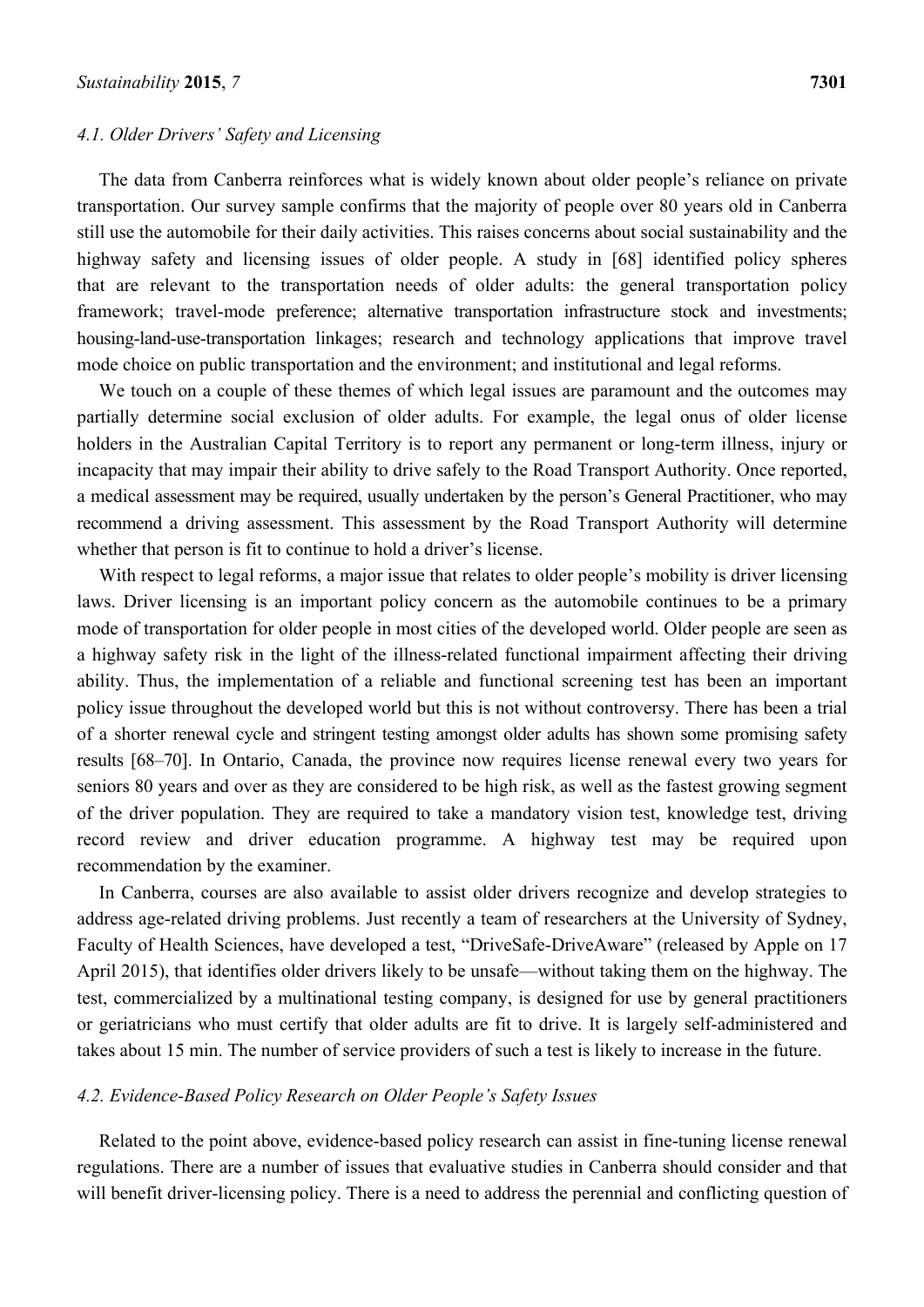whether age should be the marker for highway safety among drivers where the highway geometric standards in the Australian Capital Territory are of superior engineering quality. Alternatively, should efforts be targeted towards the search for more effective tools to eliminate all bad drivers from the public highways and thereby not discriminate by age? Data on automobile and pedestrian accidents and deaths involving older drivers should be collected on a more detailed basis (e.g., possibly recording who is judged at fault and context variables of accidents) in order to make an empirical assessment of driving risks among older adults. The Road Transport Authority could partner with medical and insurance providers to extend database collection and encourage academic researchers to shed light on differing policy claims and support to improve licensing practice in Canberra. Time-series analysis can also be undertaken in the future as more collision data are gathered to establish more conclusive evidence of current programme effectiveness.

Information about legal responsibilities and alternatives to driving are key resources that must be disseminated widely, and this is facilitated today by the near universal computer literacy of the current age cohort 60–70. There are also some actions that can be taken to reduce risk on the highways including consulting information provided by the Australian Council on the Ageing [71].

## *4.3. Understanding the Aspirations of Older People in Organizing a Lifestyle*

Little research has been done into how older people plan their life in retirement, and how much this differs from earlier generations who will enter this age cohort, and what this will mean for transportation infrastructure and service provision [54,72]. The comments from our survey respondents (Section 3.3.1.) provide some information on the participation in activities such as study and social activities in addition to daily errands. More investigations are required into understanding how life planning and aspirations will affect choices of residential location and travel. Moreover, research on the "triggers" of a change from the current "driving habits" of older people into more sustainable and active transportation would provide valuable information on implications for urban policy and infrastructure planning in Canberra. The stated willingness to reduce automobile travel is not especially low in Canberra (6 out of 10 of those aged 60 and above say they would like to give up one automobile trip per week). However, the reality is that older people choose the automobile because of the perceived inadequacy of public transit services. If they were to use public transit more frequently, and physical exercise (walking) could be incorporated into travel, then there are additional health benefits over driving an automobile from door-to-door.

In this context, a life-course approach is a useful method for understanding the life planning of people after retirement because travel choices are intimately connected to life stages and the location of home and other land-use activities. This research approach enables the exploration of the changes in human lives over a stretch of a lifetime [73]. Although there may not be any new life stages after retirement, at least two significant stages should be considered before stopping driving. Stage 1—Stay in the same place and continue to drive after retirement for household chores and social activities, but self-limit the driving distances and avoid peak-hour driving. Stage 2—Still physically able to drive but starting to consider either moving to locations where daily needs are satisfied by public transportation or walking, or increasing the use of alternative modes of transportation, such as community transportation services, taxis, or asking family or friends to be the chauffeur.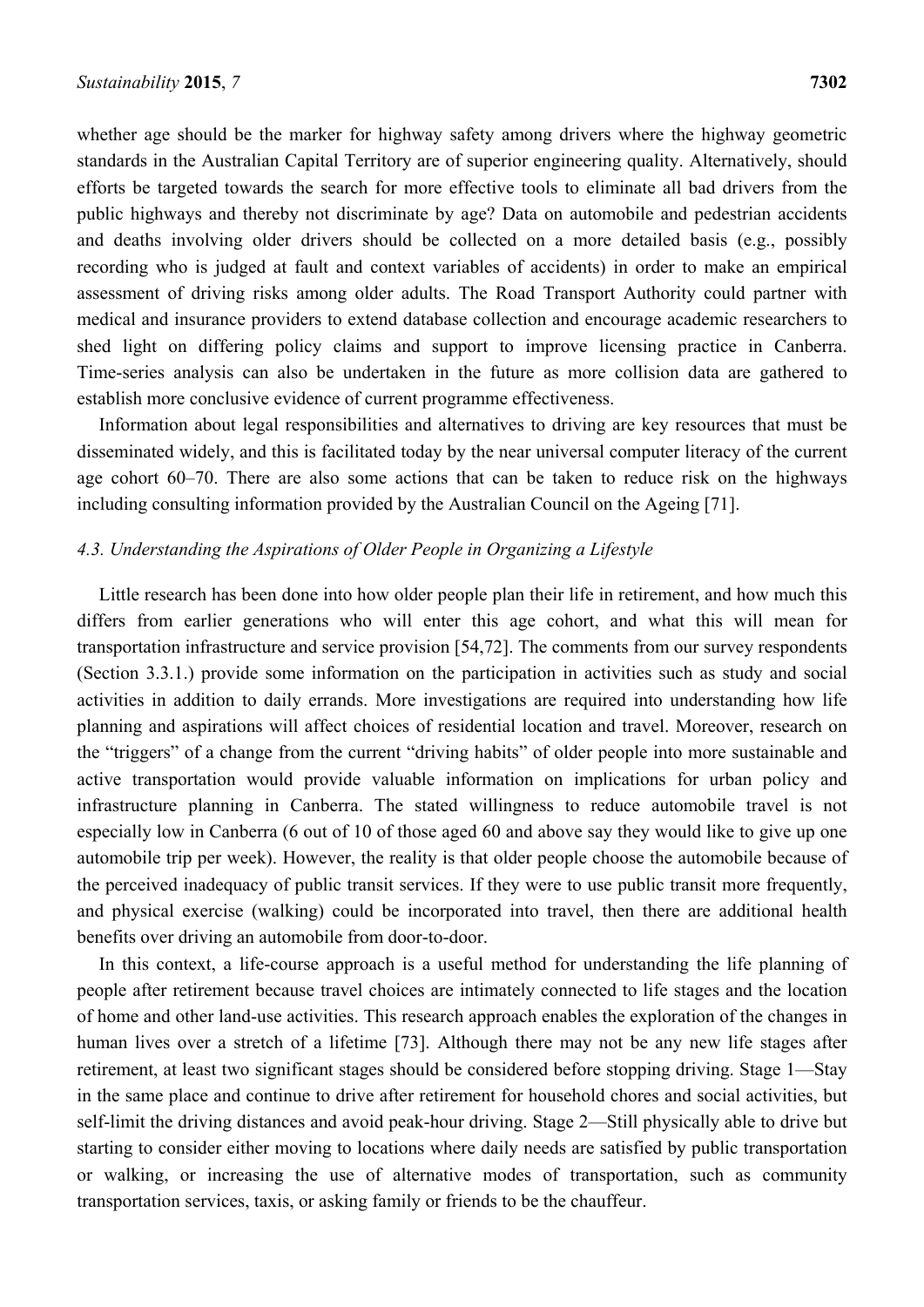Narrative inquiry has been used as a way of characterizing the phenomena of human experience and it is appropriate to many social science fields of enquiry. It is grounded in the principle that "*humans are story telling organisms who, individually and socially, lead storied lives*" [74] (p. 2). This method has not been much applied in the transportation research field but we suggest that it is a useful approach along with the qualitative interview technique to explore life-courses. An example from the transportation research field using qualitative interview is [75].

## **5. Conclusions**

There is a vast literature on factors influencing transportation mode choice in general, but there has been little exploration of the reasons behind the dependence of older people on the automobile, given the overwhelming evidence about the highway safety risks of these age cohorts, the health benefits of exercise and the environmental benefits of using sustainable modes of transportation. We have drawn together the relevant literature on older drivers. A low-density, automobile-dependent city (Canberra) was selected as a case study and the paper has described the main features of its urban form, its transportation arrangements, travel preferences of those aged 60 and above, health-related issues and current government policy on sustainable transportation. Comments about the dependence on the automobile which were provided by survey participants has reinforced what other studies in the international literature have found: older people prefer to drive everywhere for independence, and want to continue to do so as long as they are capable of driving. Clearly, they wish to avoid social exclusion and are less prepared to change long-standing habits of driving an automobile for environmental reasons despite the accident risk implications of their behavior. The latter issue is tempered somewhat by the findings from the survey results in Canberra that most people aged 60 and above make short-distance journeys (less than 30 min) by automobile, and avoid particular situations on the highways for safety reasons, which is also consistent with international literature.

From public transit usage data of Canberra specifically about those aged 60 and above, it is apparent that they use public transportation only if the origins and the destination of the journeys are made along the inter-town express public transit network—but the usage is very low. The stated willingness to reduce one automobile trip per week is a positive sign that if the level of public transportation is improved, nearly 40% of older people might consider reducing their amount of driving. The current public transportation system in Canberra has long been perceived to be inconvenient with services adequate to their needs. Therefore, they rely on the automobile to satisfy their mobility needs to avoid social exclusion.

The literature review has pointed to highway safety involving older drivers as a key challenge in an aging society. It is evident from the Canberra sample that a significant proportion (70%) of people who are over 80 years old use the automobile as their main transportation mode. Even if they are willing to reduce automobile journeys to reduce the safety risk of driving, they choose to drive because of the perceived inconvenience of the current public transit system. The discussion in this paper has identified policy spheres that are relevant to the transportation needs of older adults: travel mode preference; alternative transportation infrastructure stock and investments; housing-land-use-transport linkages; research and technology applications that improve the travel experience; and institutional and legal reforms. Legal reforms around the driver licensing of older people in Canberra is one priority for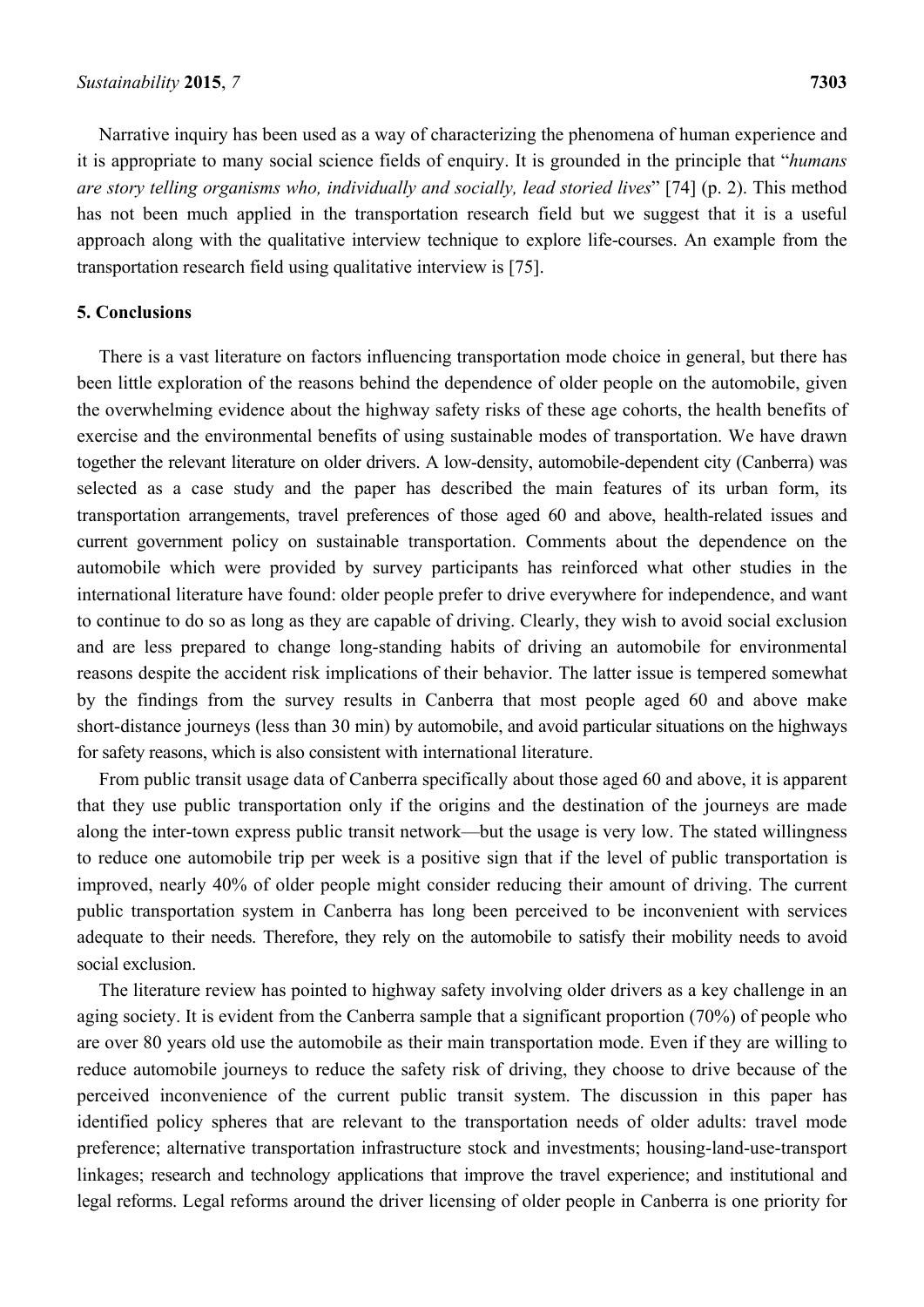researchers. It is recommended that driver education courses and driver tests are made as conditions in the process of renewing older people's driving license in Canberra, information about new highways are provided, trends in recent traffic accidents that change over time are provided along with information on new urban development. This could also help assist older people to reconsider their travel choices on a regular basis.

It is expected that the life expectancy of Australian people at birth is projected to be 95.1 years for men and 96.6 years for women in 2054–2055 [2]. Other developed countries have similar trends. In a society where the population has an unprecedented long life, there is a need to understand older people's aspirational life-course planning and associated transportation needs, especially in light of the issue of social inclusion as indicated by our survey results. A shift to sustainable transportation will only be achievable when it brings a better quality of life to the older people and this requires careful consideration when formulating policy that has inter-generational equity implications. It is suggested as a research theme that an understanding of the aspirational goals of life after retirement and associated lifestyles is needed. This will help update the urban design policy that meets the needs of all generations with more empirical data. For example, the ongoing plan of light-rail transit development in Canberra, and its wide dissemination would give information that would be useful to maximize both the benefit of transit and identifying the neighborhoods where older people could achieve a preferred lifestyle without driving.

There are research areas that are necessary to provide a sound basis for policy formulation. Understanding about older people and their mobility and travel from a social sustainability perspective during their aging process from retirement and onwards remains imperfectly understood. There has been little study that has examined older people's social networks and activities, their travel behavior, issues of accessibility to land uses, mobility difficulties and social isolation. There is still insufficient research on the factors/motives that might encourage older people to shift towards non-automobile oriented lifestyles, complemented by the design criteria of successful urban neighborhoods where people feel comfortable with walking and using public transportation.

#### **Acknowledgments**

The authors would like to thank ACT Government for the provision of smart card data. They acknowledge the comments made by four anonymous referees with their constructive criticisms that have resulted in the final version of this paper.

## **Author Contributions**

Hitomi Nakanishi: The main author for this publication initiated the research design, conducted the analysis and wrote part of the literature review in Section 2, and wrote the discussion and conclusions.

John Black: John Black wrote the introduction, part of the literature review in Section 2, and Canberra's urban environment. He reviewed the final manuscript and contributed to the discussion and conclusions together with Hitomi Nakanishi. Both authors have read and approved the final manuscript.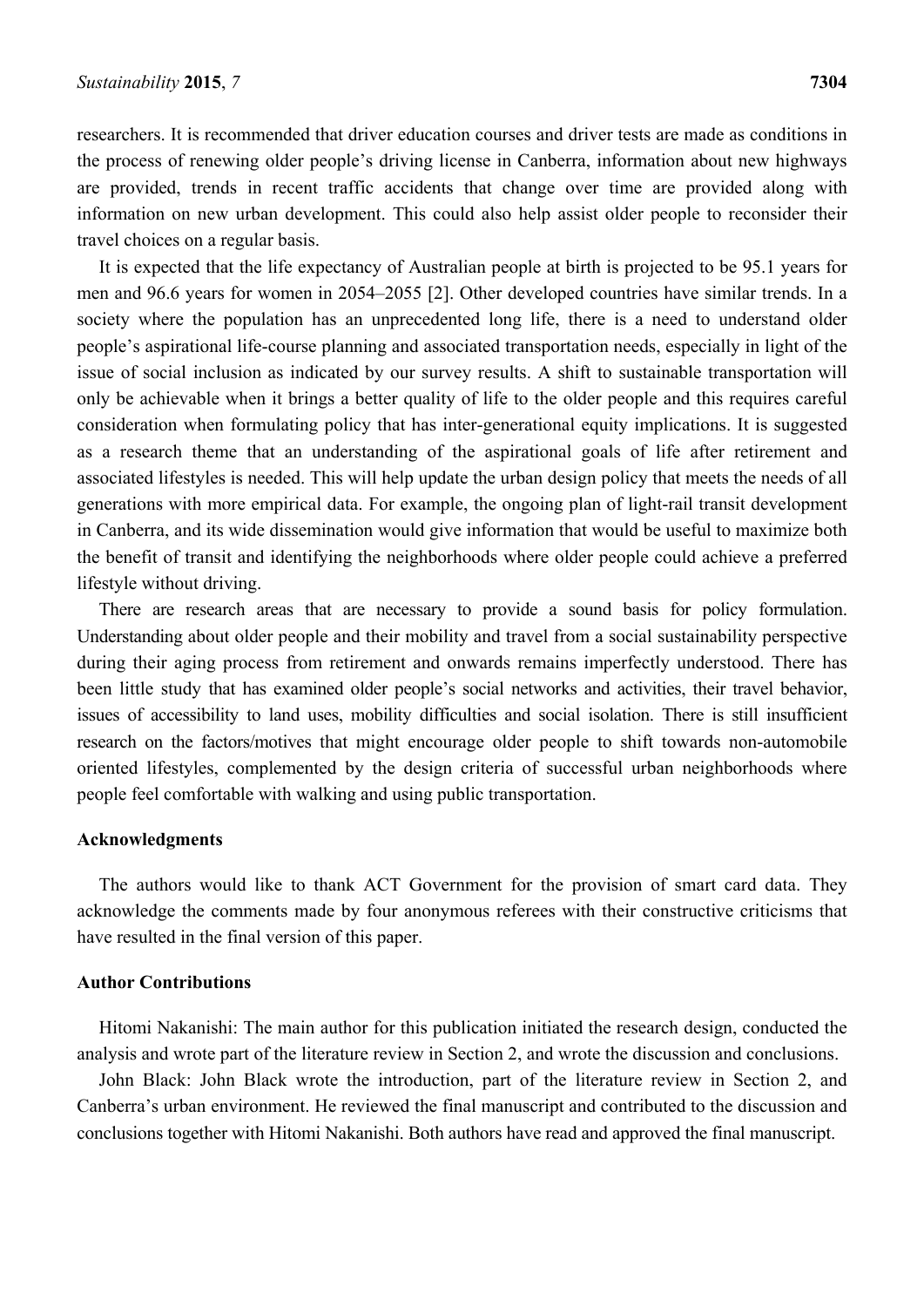# **Conflicts of Interest**

The authors declare no conflict of interest.

## **References**

- 1. Washington, H. *Demystifying Sustainability: Towards Real Solutions*; Routledge: New York, NY, USA, 2015.
- 2. Commonwealth of Australia. *2015 Intergenerational Report Australia in 2055*; Commonwealth of Australia: Canberra, Australia, 2015.
- 3. Zeitler, E.; Buys, L. Mobility and out-of-home activities of older people living in suburban environments: "Because I'm a driver, I don't have a problem". *Ageing Soc.* **2014**, *35*, 785–808.
- 4. Rosenbloom, S. Sustainability and automobility among the elderly: An international assessment. *Transportation* **2001**, *28*, 375–408.
- 5. Nakanishi, H. How does urban policy influence quality of life? The case of Canberra, Australia. *Policy Stud.* **2015**, *36*, 72–91.
- 6. Edwards, T. *Sustainable Development, Briefing Paper No 4/09*; New South Wales Parliamentary Library Research Service: Sydney, Australia, 2009.
- 7. Newman, P.; Kenworthy, J. *Sustainability and Cities: Overcoming Automobile Dependence*; Island Press: Washington, DC, USA, 1999.
- 8. Rees, W.; Wackernagel, M. Urban ecological footprints: Why cities cannot be sustainable—and why they are a key to sustainability. In *Urban Ecology*; Springer: New York, NY, USA, 2008; pp. 537–555.
- 9. Zegras, C. *Sustainable Transport Indicators and Assessment Methodologies*, In Proceedings of the Biannual Conference and Exhibit of the Clean Air Initiative for Latin American Cities, Sao Paulo, Brazil, 25–27 July 2006; pp. 25–27.
- 10. Nakamura, H.; May, A.; Hayashi, Y. Environmental impacts due to urban transport*.* In *Urban Transport and the Environment, an International Perspective*; Elsevier Ltd.: London, UK, 2004.
- 11. Doust, K.; Black, J. A sustainability framework tailored for transportation and applied to Sydney. In *Climate Change and Cities: First Assessment Report of the Urban Climate Change Research Network*; Rosenzweig, C., Solecki, W.D., Hammer, S.A., Mehrotra, S., Eds.; Cambridge University Press: Cambridge, UK, 2011; pp. 145–177.
- 12. May, T. Urban transport and sustainability: The key challenges. *Int. J. Sustain. Transport.* **2013**, *7*, 170–185.
- 13. Brundtland, G. *Our Common Future: Report of the 1987 World Commission on Environment and Development*; United Nations: Oslo, Norway, 1987; pp. 1–59.
- 14. UK Government. Guidance—WebTAG: Social and Distributional Impacts Worksheets. 2013. Available online: http://www.gov.uk/government/publications/webtag (accessed on 17 April 2015).
- 15. Buys, L.; Snow, S.; van Megen, K.; Miller, E. Transportation behaviours of older adults: An investigation into car dependency in urban Australia. *Australas. J. Ageing* **2012**, *31*, 181–186.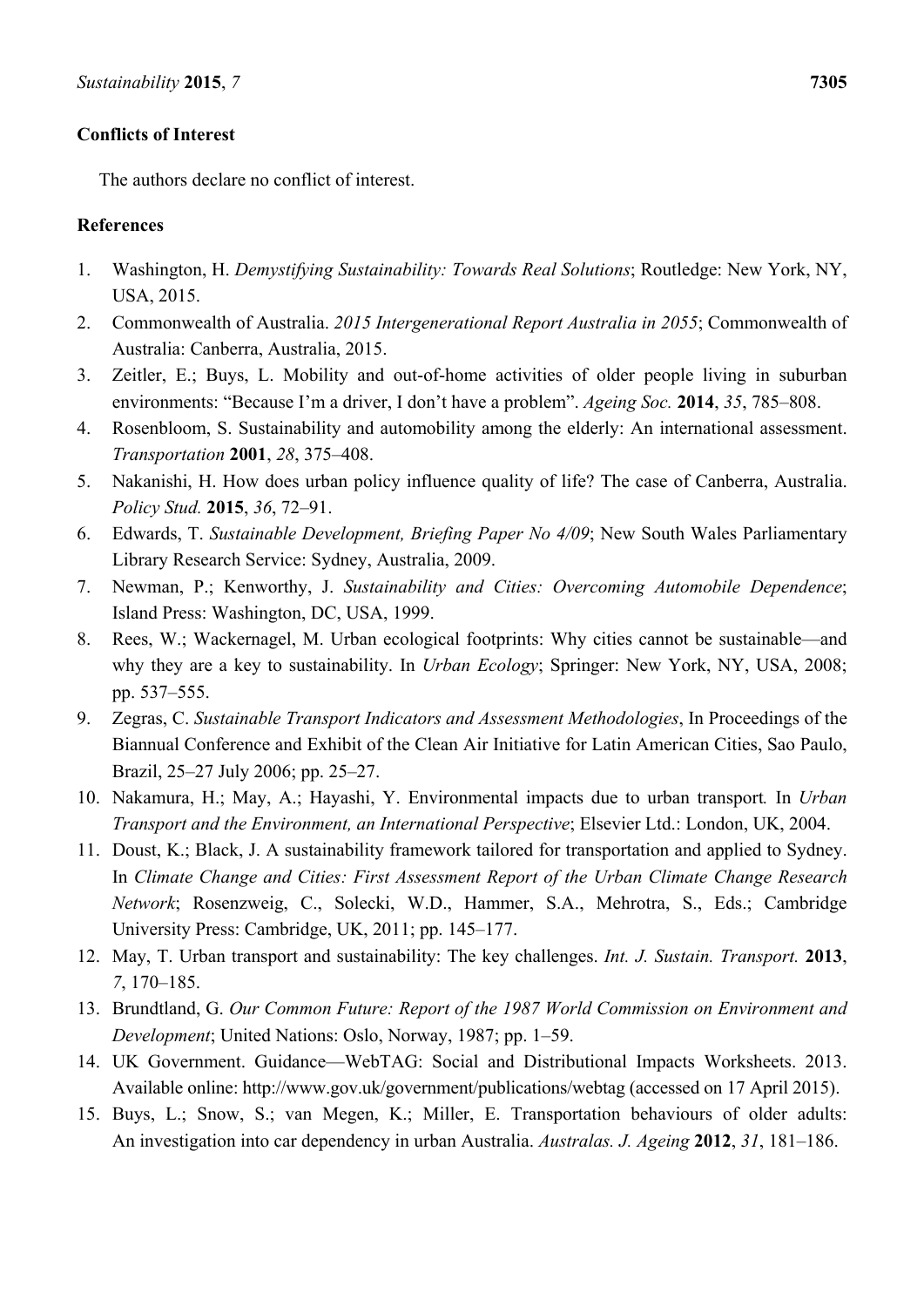- 16. Collia, D.V.; Sharp, J.; Giesbrecht, L. The 2001 national household travel survey: A look into the travel patterns of older Americans*. J. Saf. Res.* **2003**, *34*, 461–470.
- 17. Wachs, M. *Transportation for the Elderly: Changing Lifestyles, Changing Needs*; University of California Press: Berkeley/Los Angeles, CA, USA, 1979.
- 18. Frank, L.D.; Sallis, J.F.; Conway, T.L.; Chapman, J.E.; Saelens, B.E.; Bachman, W. Many pathways from land use to health: Associations between neighborhood walkability and active transportation, body mass index, and air quality. *J. Am. Plann. Assoc.* **2006**, *72*, 75–87.
- 19. Garden, F.L.; Jalaludin, B.B. Impact of urban sprawl on overweight, obesity, and physical activity in Sydney, Australia. *J. Urban Health* **2009**, *86*, 19–30.
- 20. Rundle, A.; Diez Roux, A.V.; Freeman, L.M.; Miller, D.; Neckerman, K.M.; Weiss, C.C. The urban built environment and obesity in New York City: A multilevel analysis. *Am. J. Health Promot.* **2007**, *21*, 326–334.
- 21. Australian Bureau of Statistics (ABS). Australian Health Survey: First Results, 2011–2012. Available online: http://www.abs.gov.au/AUSSTATS/abs@.nsf/Lookup/ 4364.0.55.001Main+Features12011-12?OpenDocument (accessed on 25 June 2014).
- 22. Alwan, A. *Global Status Report on Noncommunicable Diseases 2010*; World Health Organization: Geneva, Switzerland, 2011.
- 23. Donaghy, K.; Rudinger, G.; Poppelreuter, S. Societal trends, mobility behaviour and sustainable transport in Europe and North America. *Transp. Rev.* **2004**, *24*, 679–690.
- 24. Banister, D.; Bowling, A. Quality of life for the elderly: The transport dimension. *Transp. Policy* **2004**, *11*, 105–115.
- 25. Alsnih, R.; Hensher, D.A. The mobility and accessibility expectations of seniors in an aging population. *Transp. Res. Part A* **2003**, *37*, 903–916.
- 26. Davey, J.A. Older people and transport: Coping without a car. *Ageing Soc.* **2007**, *27*, 49–65.
- 27. Waldorf, B. Automobile reliance among the elderly: Race and spatial context effects. *Growth Chang.* **2003**, *34*, 175–201.
- 28. Musselwhite, C.; Haddad, H. Mobility, accessibility and quality of later life. *Qual. Ageing Older Adults* **2010**, *11*, 25–37.
- 29. Engels, B.; Liu, G.-J. Social exclusion, location and transport disadvantage amongst non-driving seniors in a Melbourne municipality, Australia. *J. Transp. Geogr.* **2011**, *19*, 984–996.
- 30. Smith, G.C.; Sylvestre, G.M. Determinants of the travel behavior of the suburban elderly. *Growth Chang.* **2001**, *32*, 395–412.
- 31. Schmöcker, J.-D.; Quddus, M.A.; Noland, R.B.; Bell, M.G. Mode choice of older and disabled people: A case study of shopping trips in London. *J. Transp. Geogr.* **2008**, *16*, 257–267.
- 32. Naumann, R.B.; Dellinger, A.M.; Anderson, M.L.; Bonomi, A.E.; Rivara, F.P.; Thompson, R.S. Preferred modes of travel among older adults: What factors affect the choice to walk instead of drive? *J. Saf. Res.* **2009**, *40*, 395–398.
- 33. Van Cauwenberg, J.; van Holle, V.; de Bourdeaudhuij, I.; Clarys, P.; Nasar, J.; Salmon, J.; Maes, L.; Goubert, L.; van de Weghe, N.; deforche, B. Physical environmental factors that invite older adults to walk for transportation. *J. Environ. Psychol.* **2014**, *38*, 94–103.
- 34. Rosenbloom, S. Meeting transportation needs in an aging-friendly community. *Generations* **2009**, *33*, 33–43.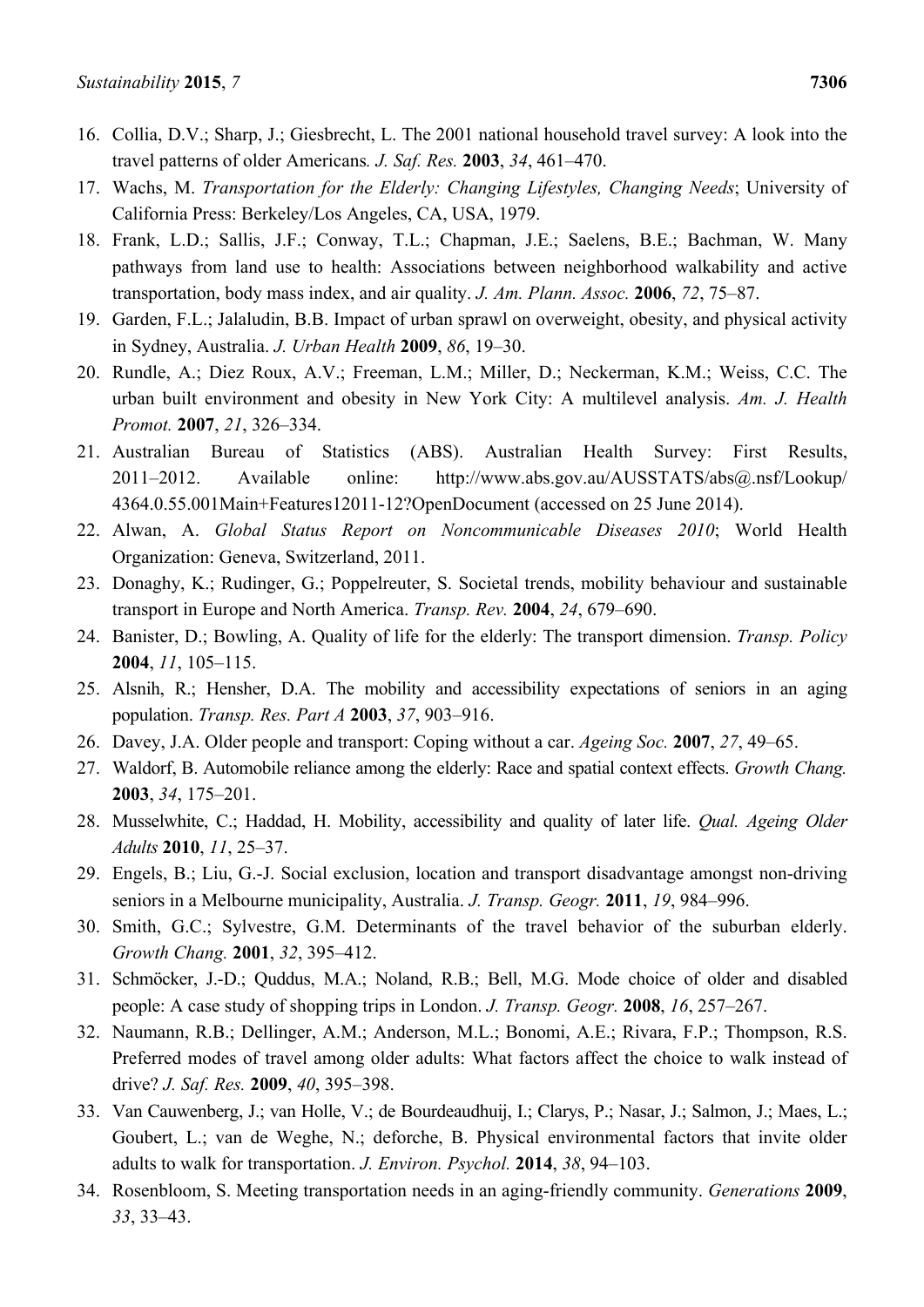- 35. Siren, A.; Hakamies-Blomqvist, L. Private car as the grand equaliser? Demographic factors and mobility in Finnish men and women aged 65+. *Transp. Res. Part F* **2004**, *7*, 107–118.
- 36. Lord, S.; Després, C.; Ramadier, T. When mobility makes sense: A qualitative and longitudinal study of the daily mobility of the elderly. *J. Environ. Psychol.* **2011**, *31*, 52–61.
- 37. Haustein, S.; Siren, A. Seniors' unmet mobility needs–how important is a driving licence? *J. Transp. Geogr.* **2014**, *41*, 45–52.
- 38. Hjorthol, R.J.; Levin, L.; Sirén, A. Mobility in different generations of older persons: The development of daily travel in different cohorts in Denmark, Norway and Sweden. *J. Transp. Geogr.* **2010**, *18*, 624–633.
- 39. Anstey, K.J.; Wood, J.; Lord, S.; Walker, J.G. Cognitive, sensory and physical factors enabling driving safety in older adults. *Clin. Psychol. Rev.* **2005**, *25*, 45–65.
- 40. Chu, X. *The effects of age on the driving habits of the elderly: Evidence from the 1990 National Personal Transportation Study—Final Report October 1994*; University of South Florida Center for Urban Transpotation Research (Report No. NUTI93USF3. 2); National Urban Transit Institute: Tampa, FL, USA, 1994.
- 41. Clarke, D.D.; Ward, P.; Bartle, C.; Truman, W. Older drivers' road traffic crashes in the UK. *Accid. Anal. Prev.* **2010**, *42*, 1018–1024.
- 42. Griffith, G. *Older Drivers: A Review of Licensing Requirements and Research Findings*; NSW Parliamentary Library Research Service: Sydney, Australia, 2007.
- 43. Pollatsek, A.; Romoser, M.R.; Fisher, D.L. Identifying and remediating failures of selective attention in older drivers. *Curr. Direct. Psychol. Sci.* **2012**, *21*, 3–7.
- 44. Oxley, J.; Langford, J.; Charlton, J. The safe mobility of older drivers: A challenge for urban road designers. *J. Transp. Geogr.* **2010**, *18*, 642–648.
- 45. Li, G.; Braver, E.R.; Chen, L.-H. Fragility *versus* excessive crash involvement as determinants of high death rates per vehicle-mile of travel among older drivers. *Accid. Anal. Prev.* **2003**, *35*, 227–235.
- 46. Miller, T.R.; Lestina, D.C.; Spicer, R.S. Highway crash costs in the United States by driver age, blood alcohol level, victim age, and restraint use. *Accid. Anal. Prev.* **1998**, *30*, 137–150.
- 47. Paez, A.; Scott, D.; Potoglou, D.; Kanaroglou, P.; Newbold, K.B. Elderly mobility: Demographic and spatial analysis of trip making in the Hamilton CMA, Canada. *Urban Stud.* **2007**, *44*, 123–146.
- 48. Scott, D.M.; Newbold, K.B.; Spinney, J.E.; Mercado, R.; Páez, A.; Kanaroglou, P.S. New insights into senior travel behavior: The Canadian experience. *Growth Chang.* **2009**, *40*, 140–168.
- 49. Baltes, P.B.; Baltes, M.M. Psychological perspectives on successful aging: The model of selective optimization with compensation. *Success. Aging* **1990**, *1*, 1–34.
- 50. Rush, K.L.; Watts, W.E.; Stanbury, J. Mobility adaptations of older adults: A secondary analysis. *Clin. Nurs. Res.* **2011**, *20*, 81–100.
- 51. Boschmann, E.E.; Brady, S.A. Travel behaviors, sustainable mobility, and transit-oriented developments: A travel counts analysis of older adults in the Denver, Colorado metropolitan area. *J. Transp. Geogr.* **2013**, *33*, 1–11.
- 52. Langford, J.; Methorst, R.; Hakamies-Blomqvist, L. Older drivers do not have a high crash risk—A replication of low mileage bias*. Accid. Anal. Prev.* **2006**, *38*, 574–578.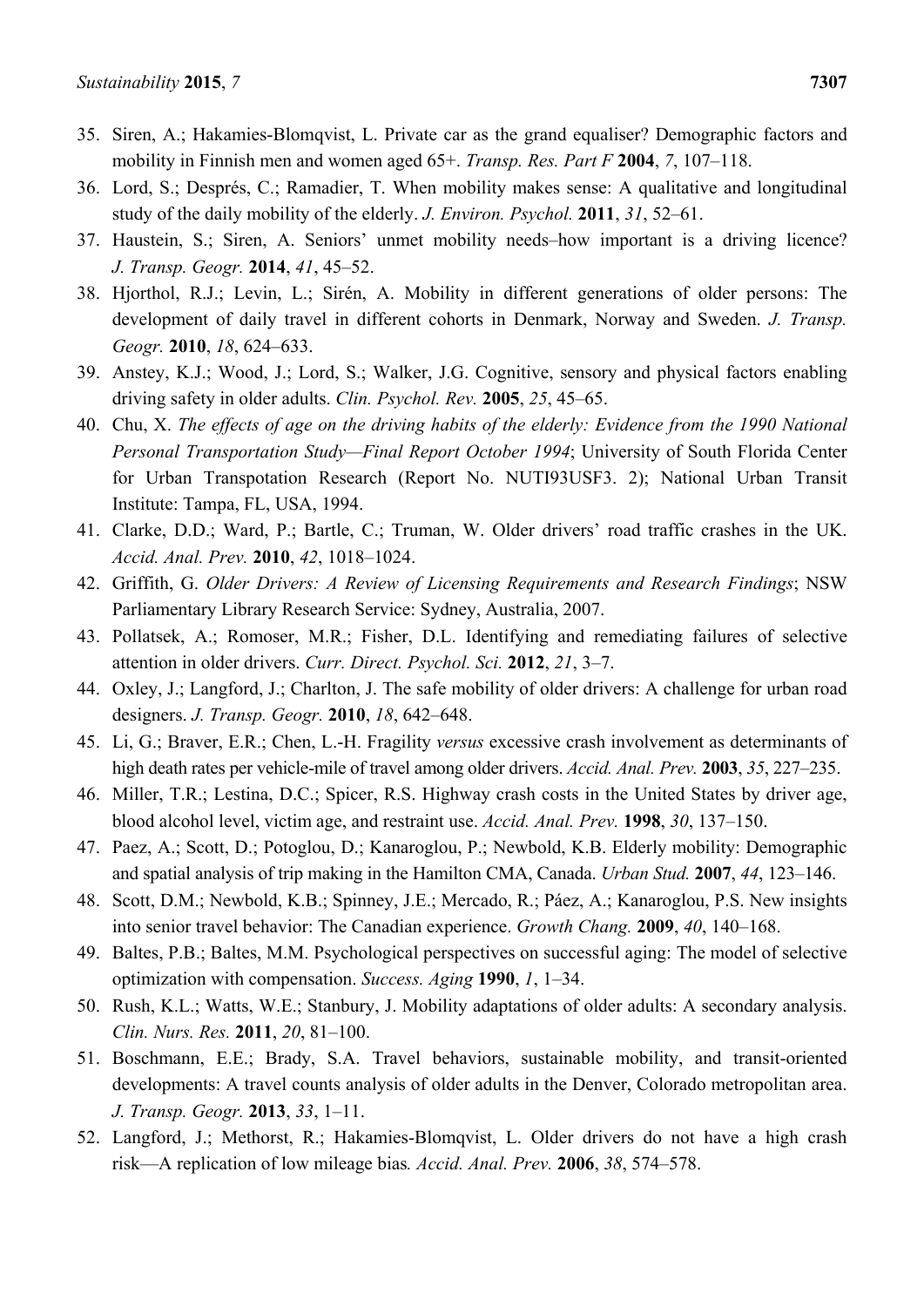- 53. Charlton, J.L.; Oxley, J.; Fildes, B.; Oxley, P.; Newstead, S.; Koppel, S.; O'Hare, M. Characteristics of older drivers who adopt self-regulatory driving behaviours. *Transp. Res. Part F*  **2006**, *9*, 363–373.
- 54. Currie, G.; Delbosc, A. Exploring public transport usage trends in an ageing population. *Transportation* **2010**, *37*, 151–164.
- 55. Australian Bureau of Statistics (ABS). *Measuring Social Capital: Current Collections and Future Directions*; Commonwealth of Australia: Canberra, Australia, 2000.
- 56. Putnam, R.D. *Democracies in Flux: The Evolution of Social Capital in Contemporary Society*; Putnam, R.D., Ed.; Oxford University Press: New York, NY, USA, 2000.
- 57. Scott, J. *Social Network Analysis: A Handbook*, 2nd ed.; Sage: London, UK, 2000.
- 58. Wasserman, S.; Faust, K. *Social Network Analysis*; Cambridge University Press: Cambridge, UK, 1994.
- 59. Black, J. *Urban Transport Planning*; Croom Helm: London, UK, 1981.
- 60. Freestone, R. *Model Communities: The Garden City Movement in Australia*; Thomas Nelson Australia: Melbourne, Australia, 1989.
- 61. Gordon, C. Planning for structural transit in low density environments: The case of Canberra, Australia. *Aust. Plan.* **2011**, *48*, 148–159.
- 62. Fischer, K. *Canberra: Myths and Models. Forces at Work in the Formation of the Australian Capital*; Institute of Asian Affairs: Hamburg, Germany, 1984.
- 63. Kent, J.L.; Dowling, R. Puncturing automobility? Carsharing practices. *J. Transp. Geogr.* **2013**, *32*, 86–92.
- 64. Joint Study of Public Transport for Canberra. Available online: http://trid.trb.org/ view.aspx?id=1211898 (accessed on 3 June 2015).
- 65. ACT Government. *The City Plan*; ACT Government: Canberra, Australia, 2014.
- 66. ACT Government. *Transport for Canberra Report Card*; ACT Government: Canberra, Australia, 2014.
- 67. ACT Government. *Transport for Canberra—Transport for a Sustainable City 2012–2031*; ACT Government: Canberra, Australia, 2012.
- 68. Mercado, R.; Páez, A.; Scott, D.M.; Newbold, K.B.; Kanaroglou, P. Transport policy in aging societies: An international comparison and implications for Canada. *Open Transp. J.* **2007**, *1*, 1–13.
- 69. Sharp, E.B.; Johnson, P.E. Taking the keys from grandpa. *Rev. Policy Res.* **2005**, *22*, 187–204.
- 70. Siren, A.H.S.; Meng, A.; Bell, D.; Pokriefke, E.; Lang, B.; Medina, K.F.; Gabaude, C.; Marin-Lamellet, C.; Monterde, I.; Bort, H.; *et al.* CONCERNS & SOLUTIONS—Road Safety in the Ageing Societies. Available online: http://www.consolproject.eu/attachments/article/16/ CONSOL%20Report\_WP5.1\_final.pdf (accessed on 4 September 2014).
- 71. Council on Ageing. Available online: http://www.councilonaging.com/ (accessed on 26 February 2015).
- 72. Hugo, G. Australia's ageing population: Some challenges for planners. *Aust. Plan.* **2003**, *40*, 109–118.
- 73. Mayer, K.U. New directions in life course research. *Ann. Rev. Sociol.* **2009**, *35*, 413–433.
- 74. Connelly, F.M.; Clandinin, D.J. Stories of experience and narrative inquiry. *Educ. Res.* **1990**, *19*,  $2 - 14$ .